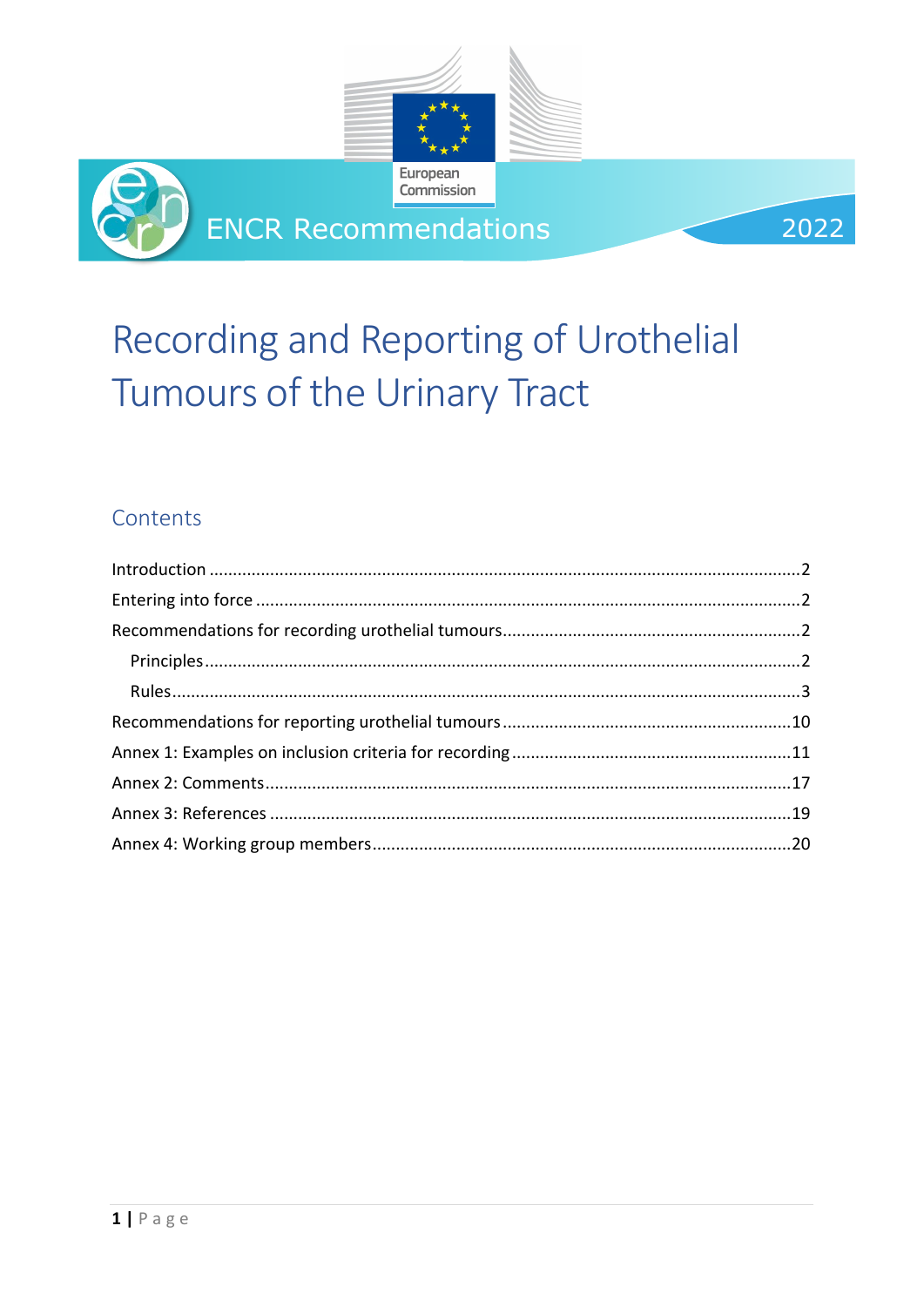### <span id="page-1-0"></span>Introduction

Several studies have shown great variability among registries in the criteria for recording and reporting urinary tract tumours. In addition, following the publication of the last "*Standards and guidelines for cancer registration in Europe*" in 2003, knowledge about the biology and pathology of urinary tract tumours and their classification has varied and increased substantially.

Recording (registration, coding and classification) and reporting (counting in the statistics of incidence and survival) of urothelial tumours requires the application of criteria that should take into account the combination of the following aspects:

- − Primary site
- − Histological type
- − Grade
- − Extent of invasion
- − Multi-centricity
- − Recurrences and the time interval between tumours
- − Progressions and the time interval between tumours
- − Difficulties in the obtaining of the result of biopsies
- − Recording stage
- − Existence of tumours diagnosed before the registry's period of recording
- − The residence of patients at the time of diagnosis of each tumour
- − Standard criteria for multiplicity

It is important to differentiate between **recording** (registration) and **reporting** (counting) tumours. A cancer registry can record several tumours of the urothelium (of different site, grade or invasion) of the same patient but according to international criteria and for the purposes of comparability, only one or a part of them is actually reported.

### <span id="page-1-1"></span>Entering into force

The new recommendation is published on the website on the 10-06-2022. These recommendations must be applied to all tumours with an incidence date on or after the 1st January 2022.

### <span id="page-1-2"></span>Recommendations for recording urothelial tumours

### <span id="page-1-3"></span>Principles

These principles apply to all urothelial tumours (transitional cell tumours) (**8120-8131, 8020, 8031, 8082**) regardless of the site of the tumour (renal pelvis, ureter, urinary bladder or urethra –C65 to C68–). Sarcomas and other histological types of cancer (e.g. adenocarcinomas, squamous carcinomas or neuroendocrine tumours) of the urinary tract are **not** included in these recommendations although they appear in the urinary tract and must also be recorded by the registries.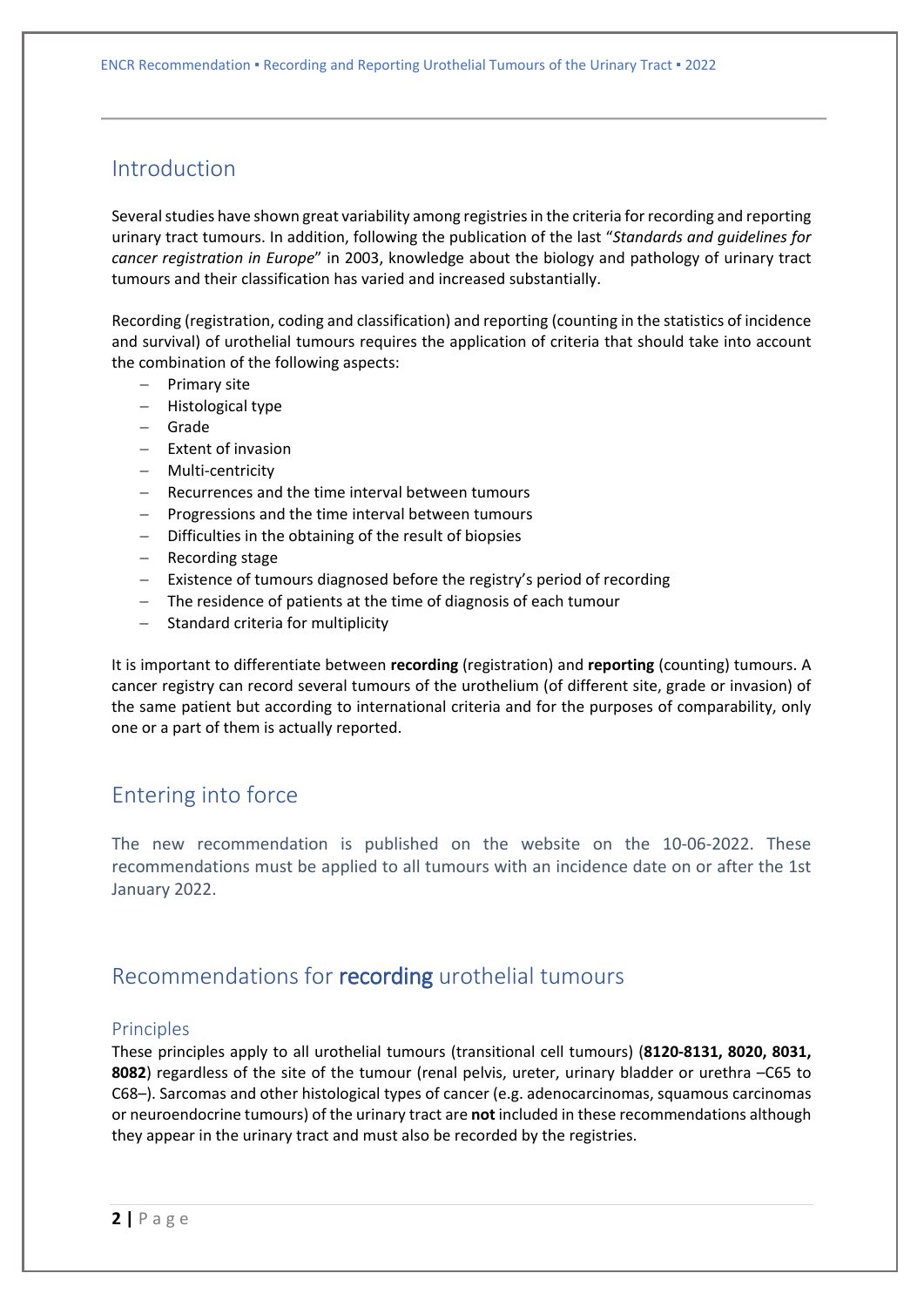The recording and coding of urothelial tumours include: the date of incidence, topography, morphological type, behaviour and grade. It is, therefore, essential to have access to the pathological examinations (reports).

For the purposes of these recommendations, **synchronous tumours** are considered those that are diagnosed **within four months of each other**. Metachronous tumours are those that are diagnosed more than four months apart.

### <span id="page-2-0"></span>Rules

### **Criteria for recording (inclusion) urothelial tumours (see Annex 1 for examples of what should be recorded)**

- 1. **Types to be included**: The following types of tumours arising in the urinary tract must be recorded:
	- 1. Non-invasive papillary urothelial carcinoma, low-grade
	- 2. Non-invasive papillary urothelial carcinoma, high-grade
	- 3. Urothelial carcinoma in situ (Carcinoma in situ)
	- 4. All invasive carcinomas
	- 5. Tumour with histologic examination but invasion cannot be assessed
	- 6. Tumour with cytological examination only (see rule 2.b, page 6)
	- 7. Tumour with no microscopic confirmation (see rule 2.c, page 6)

**Note:** Papillary urothelial neoplasms of low malignant potential (PUNLMP) is a papillary urothelial tumour with minimal atypia (code 8130/1), so it is not compulsory to record it. Urothelial papillomas, inverted urothelial papillomas, urothelial proliferation of uncertain malignant potential and urothelial dysplasia are not malignant, therefore recording is not recommended in a cancer registry. However, cancer registries that are interested in any of these entities for any reason may register them if they wish, but they should never be counted in the incidence results.

- 2. **Multiples sites**: If a patient presents with several (synchronous or metachronous) urothelial tumours in different sites, record all tumours of different three-digit sites (C65-C68) and laterality (if renal pelvis or ureter). If a metachronous tumour is diagnosed in the ureter or urethra after cystectomy, it should not be recorded if it has arisen at the surgical margin because it should be considered as a local recurrence of the removed tumour in the urinary bladder except if it is a progression.
- 3. **Progressions**: If a patient presents with several urothelial tumours in the same three-digit topographical site that includes some progression of the disease, **register the first tumour** and then subsequently only those tumours that represent a chronological progression. The following series shows the order that represent a progression:

*Non-invasive, low grade (TaG1) → Non-invasive, high grade (TaG3) → In situ (Tis) → → Invasive, superficial (T1) → Muscle-invasive (T2+)*

Due to the special characteristics of urothelial tumours, the recording of the different stages should be done for these tumours in order to know their progression. Remember that **all known steps of this progression should be recorded**. Therefore, for example, the recording of a T2+ invasive tumour does not replace the recording of a T1 invasive tumour if the latter is known.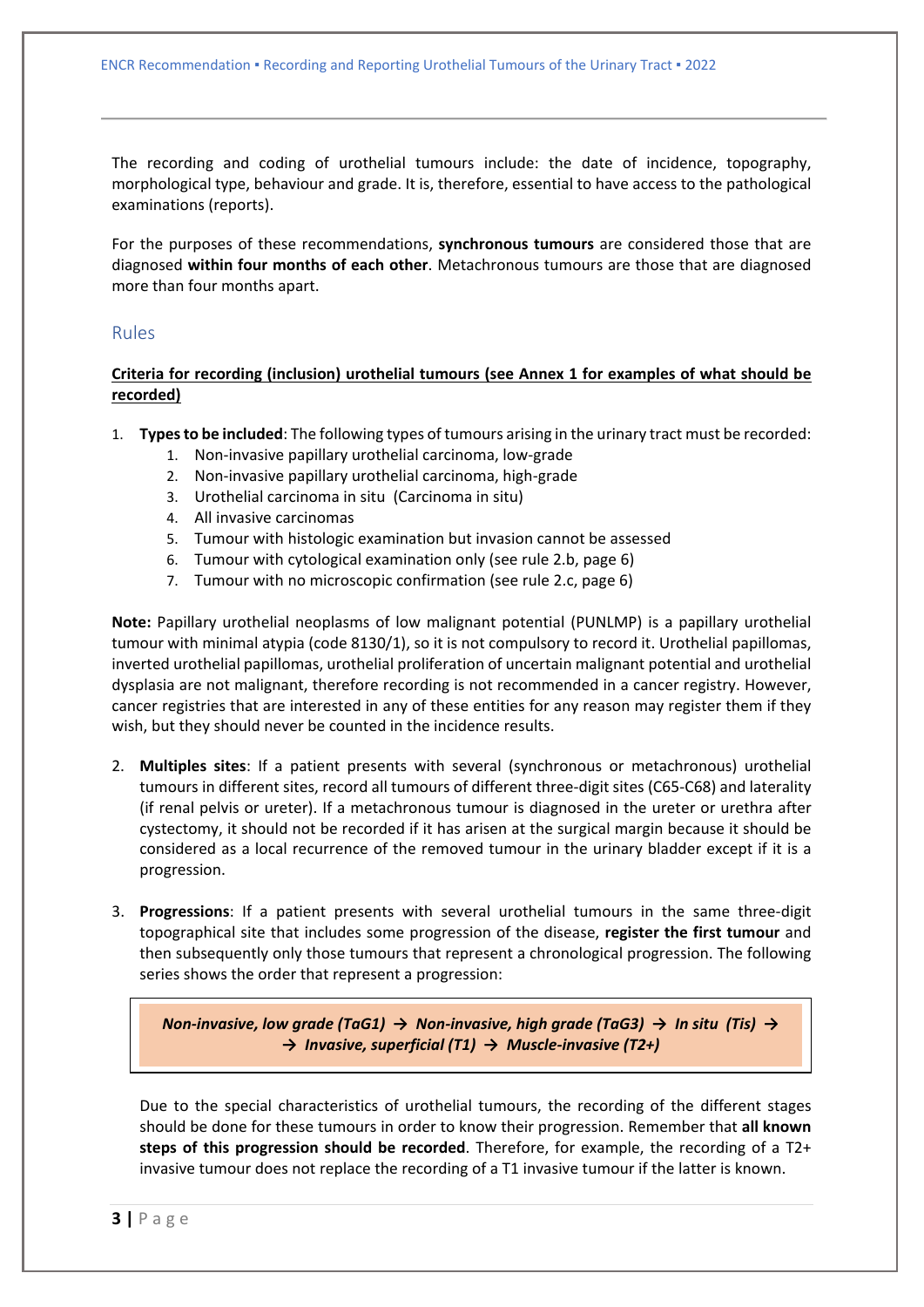- 4. **Recurrences**: Tumours that represent recurrences (not progressions) with the same or lower level of invasion and degree **do not have to be recorded**.
- 5. **Synchronous urothelial tumours of the same site and laterality**: If a patient presents with more than one urothelial tumour in the same three-digit topographical site and laterality (if renal pelvis or ureter) in a short period of time (≤4 months – i.e. synchronous–), **record only the most aggressive of them** (based on the progression table in point 3 above) but with the date of diagnosis taken from the first tumour.

This criterion also applies to tumours whose resection is performed in two phases. In these cases, the temporal course of clinical investigation should also be considered because sometimes initial resections are not complete or the second look is sometimes delayed, particularly in old patients.

- **6. Codes of site in synchronous tumours of bladder**: Record synchronous tumours of the bladder using the synchronous tumour rule (rule 5). If the highest level of progression is present in more than one tumour and in more than one subsite (four-digit topography), code the site as C67.8 even if the tumours are not contiguous. If they appear in the same subsite, codify the corresponding subsite.
- 7. **Synchronous urothelial tumours of different site:** If a patient presents with more than one urothelial tumour in different three-digit topographical sites in a short period of time (≤4 months –synchronous–), record each tumour separately, each one with its corresponding topography, morphology, behaviour codes and incidence date (do not use grouping code C68.9 for registration purpose).
- 8. **Bilateral tumours**: If a patient presents with several (synchronous or metachronous) urothelial tumours in both sides of the same paired organ (e.g. right and left pelvis or right and left ureter), record all the tumours of each side of each three digit site following rules 3 to 6 (e.g.  $1^{st}$  urothelial carcinoma in right ureter and its progressions, and 1<sup>st</sup> urothelial carcinoma in left ureter and its progressions).
- 9. **Mixed situations of multiplicity, progressions and synchronicity/metachronicity**: If a patient presents with a combination of synchronous and metachronous multiple urothelial tumours in the same and/or different three-digit sites, record them according to rules 2 to 8.
- 10. **First tumour occurring outside the area of registration**: A patient can move from one residence to another, so place of residence should be related to the tumours and not to the patient.

If information is available showing a patient resident in the coverage area of the registry has been previously diagnosed with a urothelial tumour(s) when resident outside the registration area, record all of them (the ones occurring outside the area of registration and the ones diagnosed being resident in the area of the registry) according to rules 2 to 8 (that enables the tumours to be flagged as 'Extra-regional' for reporting purposes).

*The recording of a first tumour diagnosed outside the area of registration allows the registry to know if a subsequent tumour is a recurrence or progression (recorded but not reported as incident).*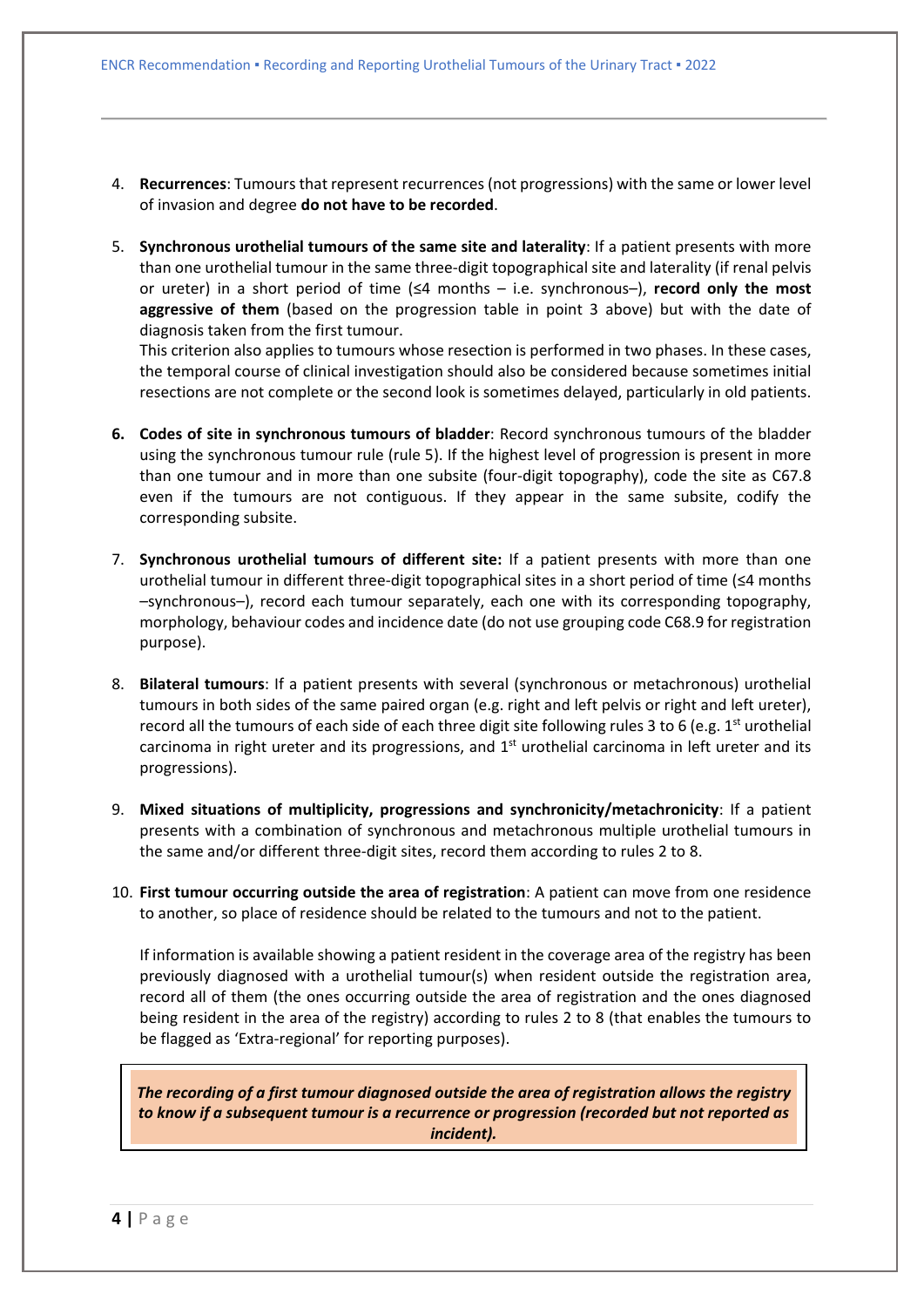The recording of this information prevents over-reporting: urothelial tumours tend to recur and progress. If a person had a first tumour whilst resident outside the registration area and the tumour is not recorded, any subsequent recurrences or progressions would be mistakenly considered as the first (reportable) cancer because we do not know that they had a previous cancer.

11. **First tumour occurring before the operation period of the registry**: If information is available showing a patient resident in the coverage area of the registry has been diagnosed with one or more urothelial tumours before the operation period of the registry, record all their tumours (the ones diagnosed before and the one diagnosed after first date of operation of the registry) according to rules 2 to 8.

*The recording of tumours diagnosed before the period of operation of the registry allows the registry to know whether subsequent tumours should be recorded as progression or recurrence (recorded but not reported as incident).*

The recording of this information also prevents over-reporting in cases of recurrence.

### **Rules for classification and coding**

**1) Classification**: All urothelial tumours must be coded according to the most recent version of the *International Classification of Diseases for Oncology, 3rd Edition (ICD-O-3)* (these classifications are almost equivalents to the WHO classification).

### **2) Morphology, behaviour and grade**

**a) Codes of the most frequent categories when histology is available – Specific guidance on grades is in Part e).**

| <b>Tumour type</b>                                                 | Morphology/<br><b>Behaviour</b> | Grade    |  |
|--------------------------------------------------------------------|---------------------------------|----------|--|
| Non-invasive (papillary) urothelial carcinoma, low-grade           |                                 | 1        |  |
| Non-invasive (papillary) urothelial carcinoma, high-grade          | 8130/2*                         | 3        |  |
| Non-invasive (papillary) urothelial carcinoma, grade unknown       |                                 | 9        |  |
| Urothelial carcinoma (with histologic examination), but            |                                 |          |  |
| invasion cannot be assessed                                        |                                 |          |  |
| Papillary term mentioned or papillary appearance                   | 8130/2**                        | 1/3/9    |  |
| (exophytic lesion)                                                 |                                 |          |  |
| 8120/2 ***<br>Papillary term not mentioned or no information about |                                 |          |  |
| appearance                                                         |                                 |          |  |
| The clinical impression is of invasive disease                     | 8120/3****                      | 3        |  |
| Urothelial carcinoma in situ (carcinoma in situ)                   | 8120/2                          | $3*****$ |  |
| Invasive carcinoma, NOS <sup>(1)</sup>                             | 8010/3                          | $3*****$ |  |
| Invasive urothelial carcinoma                                      | 8120/3                          | $3*****$ |  |

 $<sup>(1)</sup>$  Although most carcinomas of urinary tract are urothelial, there are also other carcinomas such as</sup> squamous or adenocarcinoma. Therefore, if *urothelial* or *transitional cell* is not specified on the pathological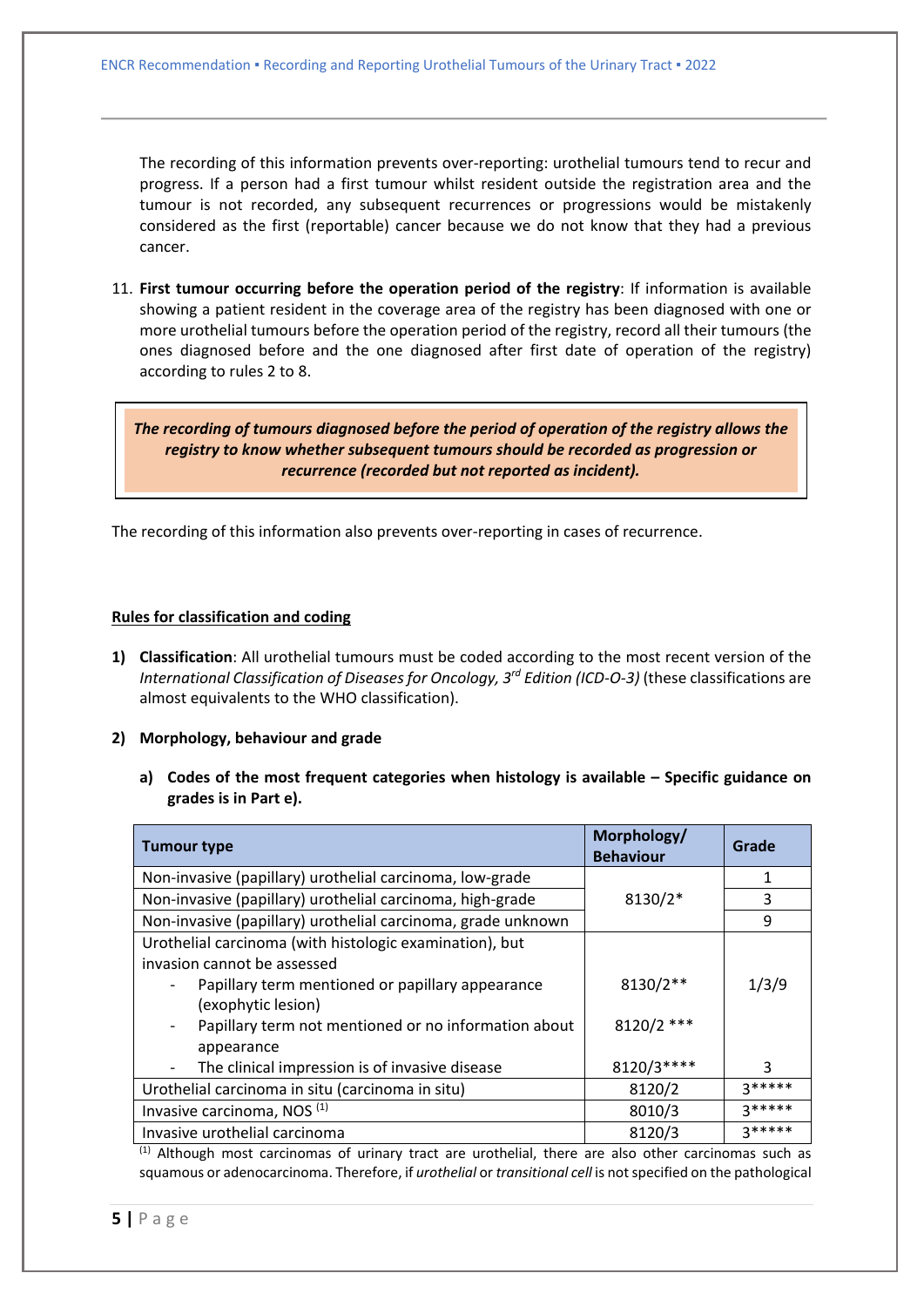report, code "8010/3". But if non-invasive urothelial carcinoma was previously diagnosed, record (code) as urothelial carcinoma (8120/3), provided that prostate carcinoma invading the urinary bladder is ruled out. Also, if the concept urothelial is in the tumour description, code 8120/3 even if not specified in the final diagnosis.

(\*) **When the term "papillary" is not specified in the pathological report but the pathology report indicates an urothelial carcinoma with pTa stage, code 8130/2 (plus grade, if specified)** (\*\*) In this case, code pTa.

(\*\*\*) In this case the code pT is **pTX** (and not pTis), so as not to be confused with Carcinoma in situ.

(\*\*\*\*) If the clinical impression is of invasive disease, then code with /3 behaviour code and grade 3. (\*\*\*\*\*) All in situ and invasive carcinomas must be recorded as high grade. Although the pathology report

may indicate "low grade" or not indicate a grade, if it is an in situ or invasive tumour, it must be considered high grade.

### **b) Codes when only cytological examination is available\*:**

| <b>Cytology results</b>                                            | Morphology*<br>/Behaviour** | Grade |
|--------------------------------------------------------------------|-----------------------------|-------|
| High grade urothelial carcinoma                                    | 8130/2                      |       |
| or "suspicious for high-grade urothelial carcinoma" (SHGUC of the  | (papillary                  |       |
| Paris classification).                                             | appearance)                 |       |
| (See ANNEX 2, section "Paris System reporting for urine cytology", | or 8120/2                   |       |
| paragraph "Behaviour of high grade tumours diagnosed by cytology   |                             |       |
| only").                                                            |                             |       |

(\*) If you only have cytological examination, try to find out if the tumour has a papillary appearance (8130) or not (8120) by reviewing the imaging.

(\*\*) If the clinical impression (e.g. scans) is of invasive disease, then code with /3 behaviour code.

Note: Non-urothelial malignant cells seen on cytology should be coded according to the pathology report and clinical information.

If the topography of the tumour is highlighted on radiology/imaging, code the specific site. Otherwise, code the topography C68.9 (urinary tract, NOS).

**c) Codes when only non-microscopic confirmation is available (histo/cytopathological evidence unavailable):** When histo/cytopathological evidence is unavailable but clinical appearance is confirmed by the clinician, use the following codes**.** 

| Morphology/Behaviour<br><b>Tumour type</b>                |   |  |  |  |  |
|-----------------------------------------------------------|---|--|--|--|--|
| 8000/3                                                    | Q |  |  |  |  |
|                                                           |   |  |  |  |  |
| No microscopic confirmation: Tumour NOS<br>Do not record* |   |  |  |  |  |
|                                                           |   |  |  |  |  |

(\*) If recorded, code: 8000/1 Grade 9

### **d) Codes of behaviour for unknown level of invasion.**

### **d1) "Subepithelial connective tissue" is not present in resection.**

First of all, ask for pathologist assessment. If it is not possible or the pathologist can't give an answer:

- − If "Urothelial papilloma": **/0** (there is no recommendation to record this tumour).
- − If "Papillary urothelial neoplasm of low malignant potential (PUNLMP)": **/1** (there is no recommendation to record this tumour but if it is recorded, code 8130/1 without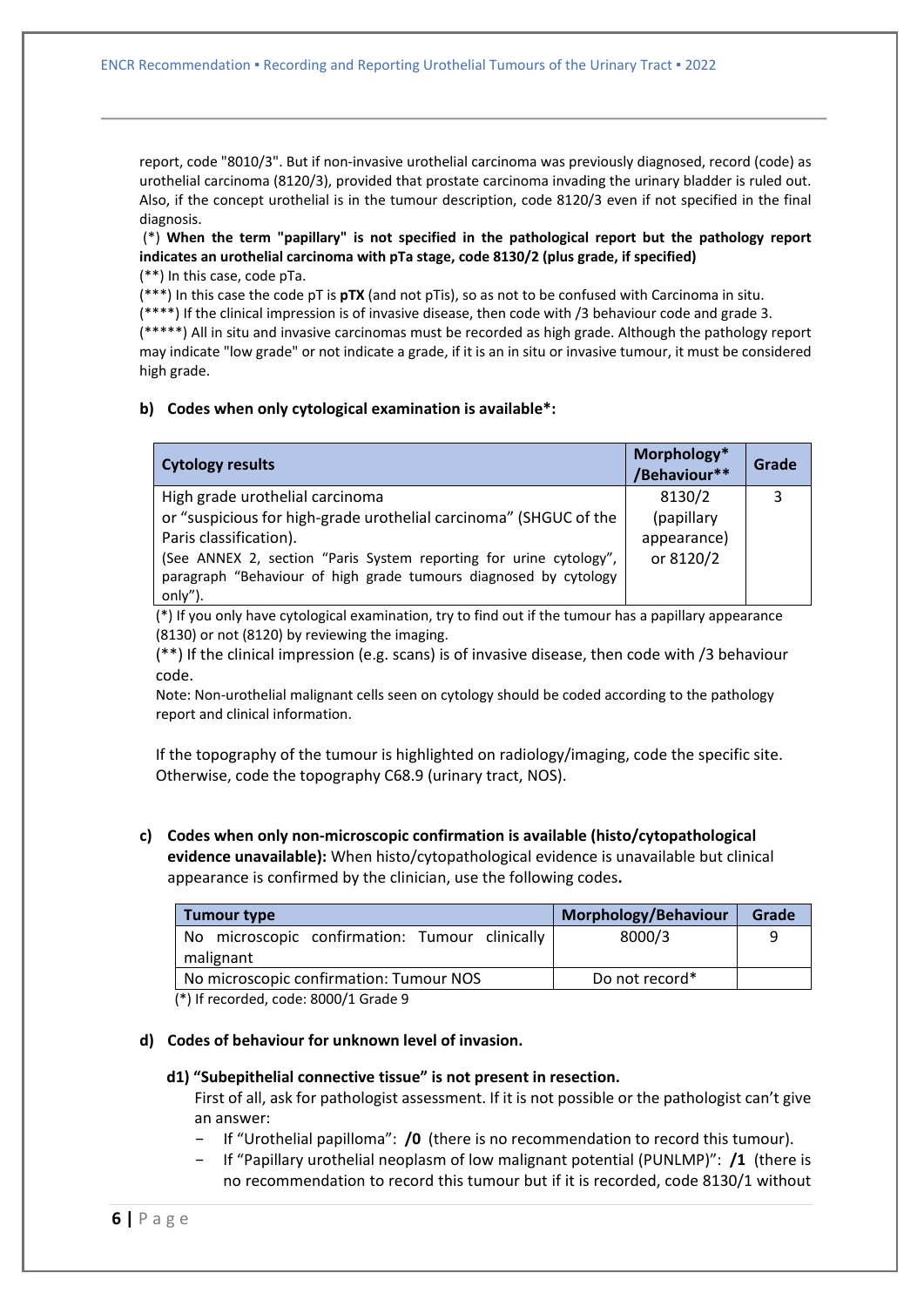grade and pT) (some pathologists can erroneously code pTa in PUNLMP. pTa should be used only in carcinomas).

- − If "Urothelial proliferation of uncertain malignant potential": **/1** (there is no recommendation to record this entity).
- − If "Non-invasive papillary urothelial carcinoma" or "Carcinoma in situ": **/2**
- − If morphological characteristics are not specified: **/2** (Codify morphology 8120 (no papillary appearance) or 8130 (papillary appearance) depending on the appearance at endoscopy).

### **d2) "Muscularis propria" is not present in resection.**

First of all, ask for pathologist assessment. If it is not possible or the pathologist can't give an answer:

- − If sub-epithelial connective tissue is invaded: **/3**.
- − Otherwise, code behaviour **/2** (according to the morphological characteristics).

### **e) Grade**

The recording of grade is especially important for the non-invasive papillary urothelial carcinomas where it is necessary to distinguish between the high-grade (3) and the low-grade (1) tumours.

Codes according to the description in the pathological report:

| Description in the pathology report          | Code           |
|----------------------------------------------|----------------|
| Grade 1                                      | Low grade (1)  |
| Grade 1/2 (low grade or no grade mentioned)  | Low grade (1)  |
| Grade 2 low grade                            | Low grade (1)  |
| Grade 2 high grade                           | High grade (3) |
| Grade 2/3 (high grade or no grade mentioned) | High grade (3) |
| Grade 3                                      | High grade (3) |

As a result, code 2 will no longer be used to code the grade.

### **3) Codes for urothelial carcinomas with other morphological terms:**

**a) Urothelial cell carcinoma with epidermoid component (squamous divergent differentiation): 8120**

Code **squamous carcinoma** only if it is a **pure** squamous carcinoma: **8070**

"Pure squamous carcinomas" should be registered separately from urothelial carcinomas because they are a different tumour type from urothelial carcinomas and are treated differently (<sup>1,2</sup>), even if the 2004 International Rules for Multiple Primary Cancers include this two tumours in the same morphology group.

**b) Urothelial cell carcinoma with adenocarcinomatous component (glandular divergent differentiation): 8120**

Code **adenocarcinoma** only if it is a **pure** adenocarcinoma: **8140**

"Pure adenocarcinomas" should be registered separately from urothelial carcinomas because they are a different tumour type from urothelial carcinomas.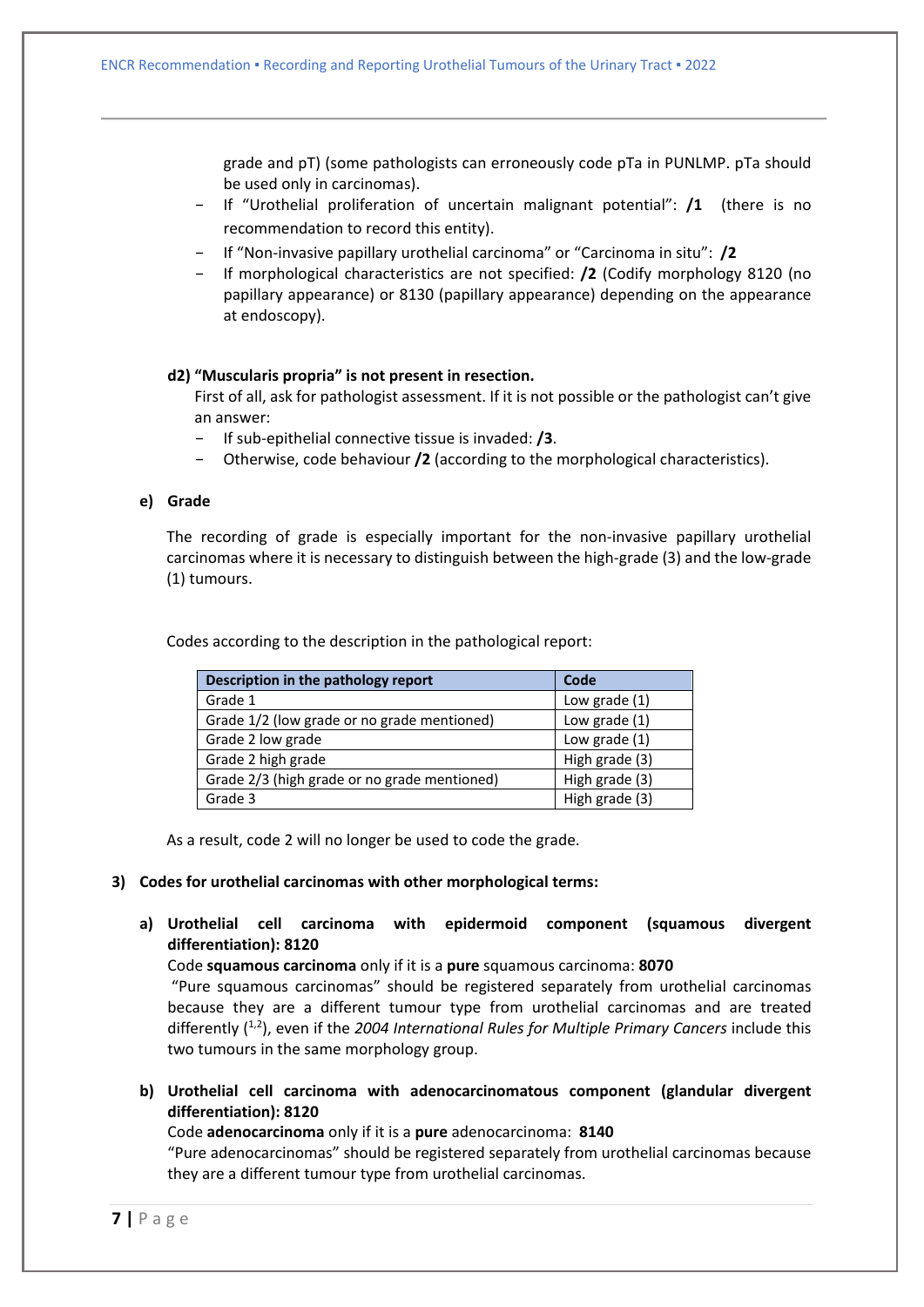- **c) Urothelial cell carcinoma subtypes and ICD-O-3 specific code** (new specific codes may appear in subsequent versions of ICD-O/WHO Classification)**:**
	- − Micropapillary: **8131**
	- − Lymphoepithelioma-like: **8082**
	- − Sarcomatoid: **8122**
	- − Giant cell: **8031**
	- − Undifferentiated: **8020**
- **d) Urothelial cell carcinoma without specific subtype in ICD-O-3 classification (e.g. nested, microcystic, plasmacytoid, signet ring cell, diffuse, lipid-rich, clear-cell)** (some of these may have specific codes in subsequent versions of ICD-O/WHO Classification)**: 8120**
- **e) Urothelial cell carcinoma with neuroendocrine component (neuroendocrine differentiation):**

Always encode neuroendocrine carcinoma **independently of the amount of the neuroendocrine component** (See Annex 2: Comments. Neuroendocrine tumours).

- − Small cell neuroendocrine carcinoma: **8041**
- − Large cell neuroendocrine carcinoma: **8013**
- − Composite small and large cell neuroendocrine carcinoma: **8045**
- − Neuroendocrine carcinoma well-differentiated or low-grade NET: **8240**
- − Neuroendocrine carcinoma moderately-differentiated or high-grade NET: **8249**
- − Neuroendocrine carcinoma, NOS: **8246**
- **4) Non-urothelial specific carcinomas(3):** Non-urothelial tumours of the urinary tract such as (pure) adenocarcinomas, (pure) squamous carcinomas, and neuroendocrine, melanocytic, mesenchymal or lymphoid tumours must be recorded separately from urothelial tumours following the general criteria for other tumours.

**Summary table of main criteria of inclusion (according to invasion, grade and existence of progression):**

| <b>STEPS of PROGRESSION</b>                       |                                                                              |                                    |                                                 |                                                 |
|---------------------------------------------------|------------------------------------------------------------------------------|------------------------------------|-------------------------------------------------|-------------------------------------------------|
|                                                   |                                                                              |                                    |                                                 |                                                 |
| 1.<br>Non-invasive<br>low grade/grade<br>unknown  | 2.<br><b>Non-invasive</b><br>high-grade<br>or<br>Invasion cannot be assessed | 3.<br>In Situ                      | 4.<br><b>Invasive (T1)</b>                      | 5.<br>Invasive (T2+)                            |
| 8130/2 G1<br>or<br>8130/2 G9                      | 8130/2 G3<br>or<br>8120 or 8130/2 G3<br>or<br>8120/2 G3                      | 8120/2 G3                          | 8010/3 G3<br>or<br>8120/3 G3<br>or<br>8000/3 G9 | 8010/3 G3<br>or<br>8120/3 G3<br>or<br>8000/3 G9 |
| Non-Invasive<br>Papillary Carcinoma,<br>Low Grade | Non-Invasive Papillary<br>Carcinoma, High Grade<br>or                        | Urothelial<br>Carcinoma In<br>Situ | Invasive carcinoma<br><b>NOS</b><br>or          | Invasive carcinoma<br><b>NOS</b><br>or          |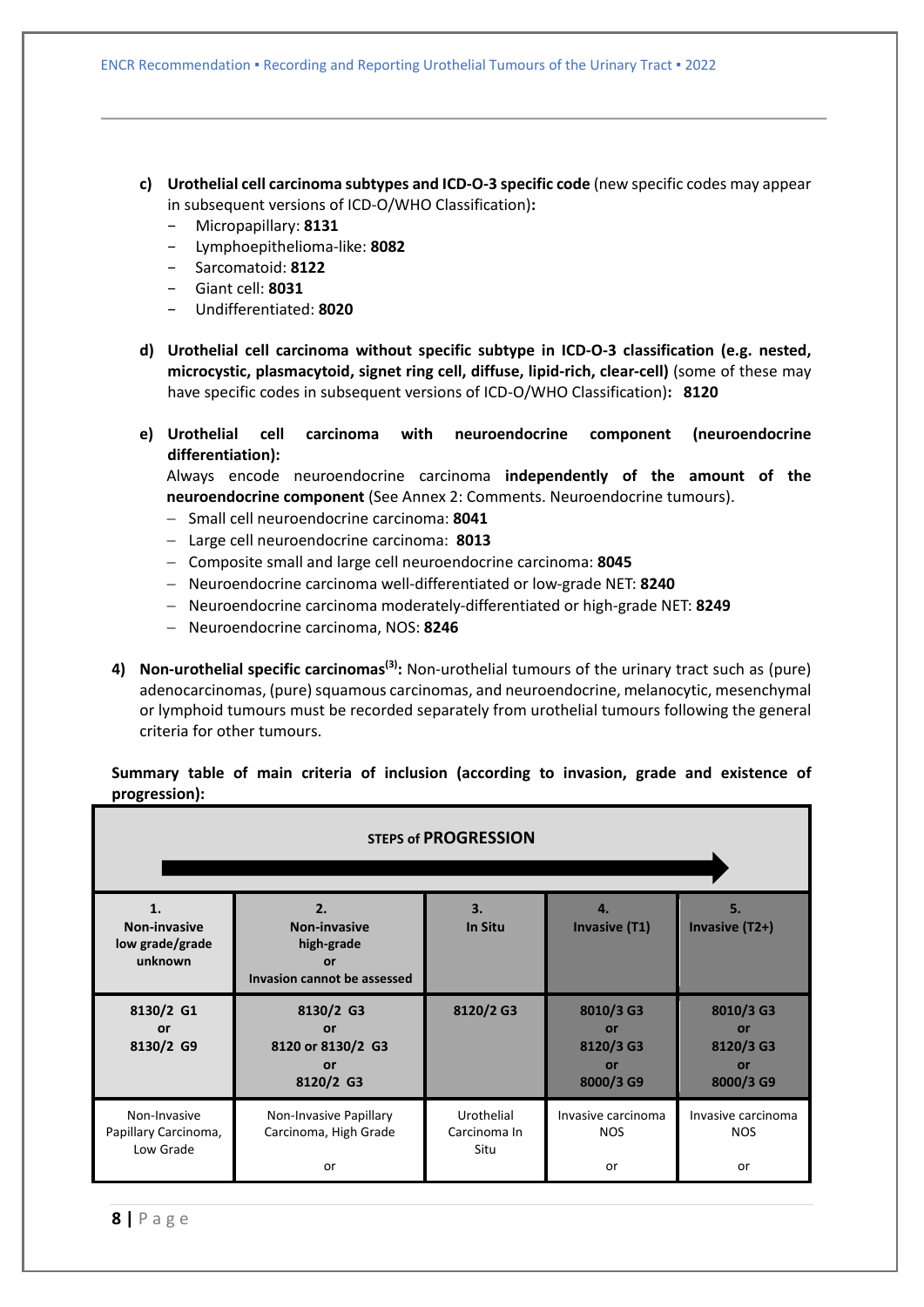|  | or<br>Non-invasive<br>papillary carcinoma<br>grade unknown | High grade urothelial<br>carcinoma on cytology<br>or<br>Suspicious for high grade<br>urothelial carcinoma on<br>cytology | or<br>Urothelial<br>carcinoma with<br>histologic<br>examination but<br>invasion cannot<br>be assessed | Invasive urothelial<br>carcinoma<br>or<br>No microscopic<br>confirmation:<br>Tumour clinically<br>malignant | Invasive urothelial<br>carcinoma<br>or<br>No microscopic<br>confirmation:<br>Tumour clinically<br>malignant |
|--|------------------------------------------------------------|--------------------------------------------------------------------------------------------------------------------------|-------------------------------------------------------------------------------------------------------|-------------------------------------------------------------------------------------------------------------|-------------------------------------------------------------------------------------------------------------|
|--|------------------------------------------------------------|--------------------------------------------------------------------------------------------------------------------------|-------------------------------------------------------------------------------------------------------|-------------------------------------------------------------------------------------------------------------|-------------------------------------------------------------------------------------------------------------|

For each site (right and left pelvis, right and left ureter, bladder and urethra), this table summarises, which tumours should be registered by application of rules 2 to 8. In summary: after recording the first tumour (/2 or /3) of each site, only record subsequent tumours that represent progression, according to the grouping of categories (columns 1, 2, 3, 4 and 5).

### **Coding the Basis of Diagnosis**

| $\sim$ 100 $\mu$ | Histology (Biopsy or surgical resection or autopsy specimen)                        |  |
|------------------|-------------------------------------------------------------------------------------|--|
|                  |                                                                                     |  |
|                  | - Only imaging or cystoscopy without biopsy or autopsy without a tissue diagnosis 2 |  |
|                  |                                                                                     |  |
|                  |                                                                                     |  |

In case of doubt, see the ENCR Recommendations on Basis of Diagnosis.

### **Coding stage**

### **Record "TNM-stage" (1, 4) whenever possible and, at least the "T-category"**.

This is important to allow Tis tumours to be easily distinguished from other tumours with behaviour /2.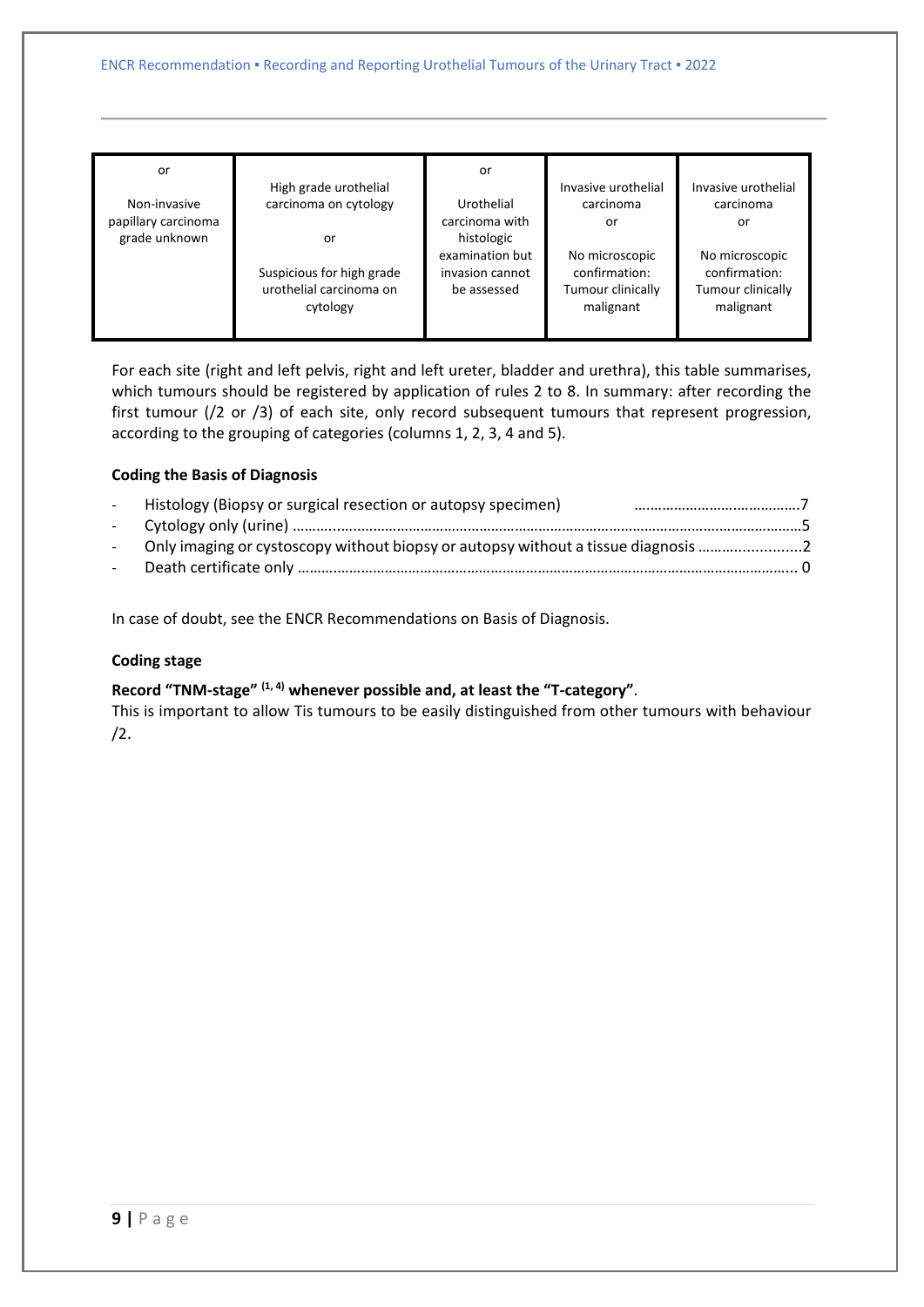### <span id="page-9-0"></span>Recommendations for reporting urothelial tumours

- 1. The most important fact to highlight is that **recommendations for recording (registration) (Chapter 2 of these guidelines) provides the raw data which can be subsequently analysed.**
- 2. **ENCR recommends following IARC/IACR rules to calculate incidence** and therefore you should include only the first urothelial tumour regardless of the behaviour code (/2 or /3) at each site (according to the *"International Rules for Multiple Primary Cancers"*).
- 3. Data from cancer registry databases can be used to perform multiple analyses as part of local cancer surveillance and service assessment or can be transmitted for National, European or International projects.

The "data call protocol" from international projects should define very accurately the criteria for inclusion of the data to be submitted and should also explain in detail how the data will be analysed for incidence and survival estimations.

Examples:

- 1. In calculating the incidence of urinary bladder cancer, will a patient's first urothelial tumour be counted regardless of whether it is invasive or non-invasive, or will only urothelial invasive tumours be counted? Will non-urothelial bladder tumours also be included in the calculation?
- 2. In calculating the survival of urinary bladder cancer, will any patient's first tumour be included in the analysis regardless of its behaviour or will only invasive tumours be considered?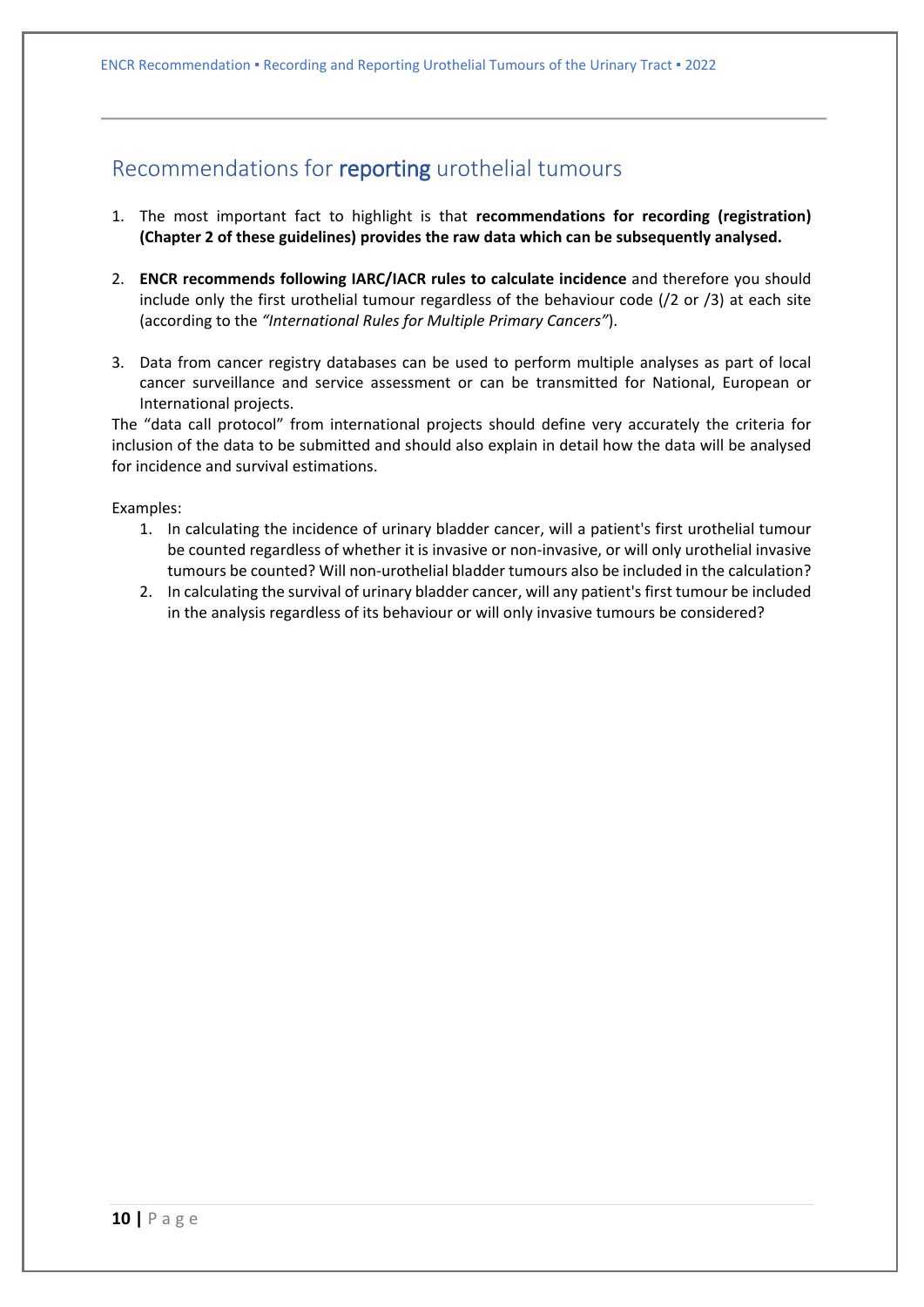### <span id="page-10-0"></span>Annex 1: Examples on inclusion criteria for recording

**Rule 2: Multiples sites**: If a patient presents with several (synchronous or metachronous) urothelial tumours in different sites, record all tumours of different three-digit topography sites (CXX).

### Examples:

A patient with a "*Non-invasive High-grade carcinoma" of bladder (1)* followed by an *"In situ carcinoma" of right renal pelvis (2)* followed by an *"Invasive carcinoma" of urethra (3)*

|                           | <b>Non-invasive</b><br>Low grade | <b>Non-invasive</b><br><b>High grade</b> | In situ | <b>Invasive</b> |
|---------------------------|----------------------------------|------------------------------------------|---------|-----------------|
| <b>Right renal pelvis</b> |                                  |                                          |         |                 |
| Left renal pelvis         |                                  |                                          |         |                 |
| <b>Right ureter</b>       |                                  |                                          |         |                 |
| Left ureter               |                                  |                                          |         |                 |
| <b>Bladder</b>            |                                  |                                          |         |                 |
| <b>Urethra</b>            |                                  |                                          |         |                 |

**Action**: All cases should be recorded.

A patient with a "*Non-invasive High-grade carcinoma" of bladder (1)* synchronous with an *"Invasive carcinoma" of left ureter (2)*

|                           | <b>Non-invasive</b><br>Low grade | <b>Non-invasive</b><br><b>High grade</b> | In situ | <b>Invasive</b> |
|---------------------------|----------------------------------|------------------------------------------|---------|-----------------|
| <b>Right renal pelvis</b> |                                  |                                          |         |                 |
| Left renal pelvis         |                                  |                                          |         |                 |
| <b>Right ureter</b>       |                                  |                                          |         |                 |
| Left ureter               |                                  |                                          |         |                 |
| <b>Bladder</b>            |                                  |                                          |         |                 |
| <b>Urethra</b>            |                                  |                                          |         |                 |

**Action**: All cases should be recorded. Do not use the grouping code (C68.9).

**Rule 3: Progressions**: If a patient presents with several urothelial tumours in the same three-digit topography site that includes some progression of the disease, record/register the first tumour and those tumours that represent a chronological progression. The following series shows the order that represent a progression:

*Non-invasive, low grade (TaG1) → Non-invasive, high grade (TaG3) → In situ (Tis) → → Invasive, superficial (T1) → Muscle-invasive (T2+)*

Although in many cases non-invasive high grade papillary carcinomas do not follow the same pathway as in situ carcinomas, they sometimes cross and in situ carcinomas are usually more aggressive than non-invasive high-grade papillary carcinomas.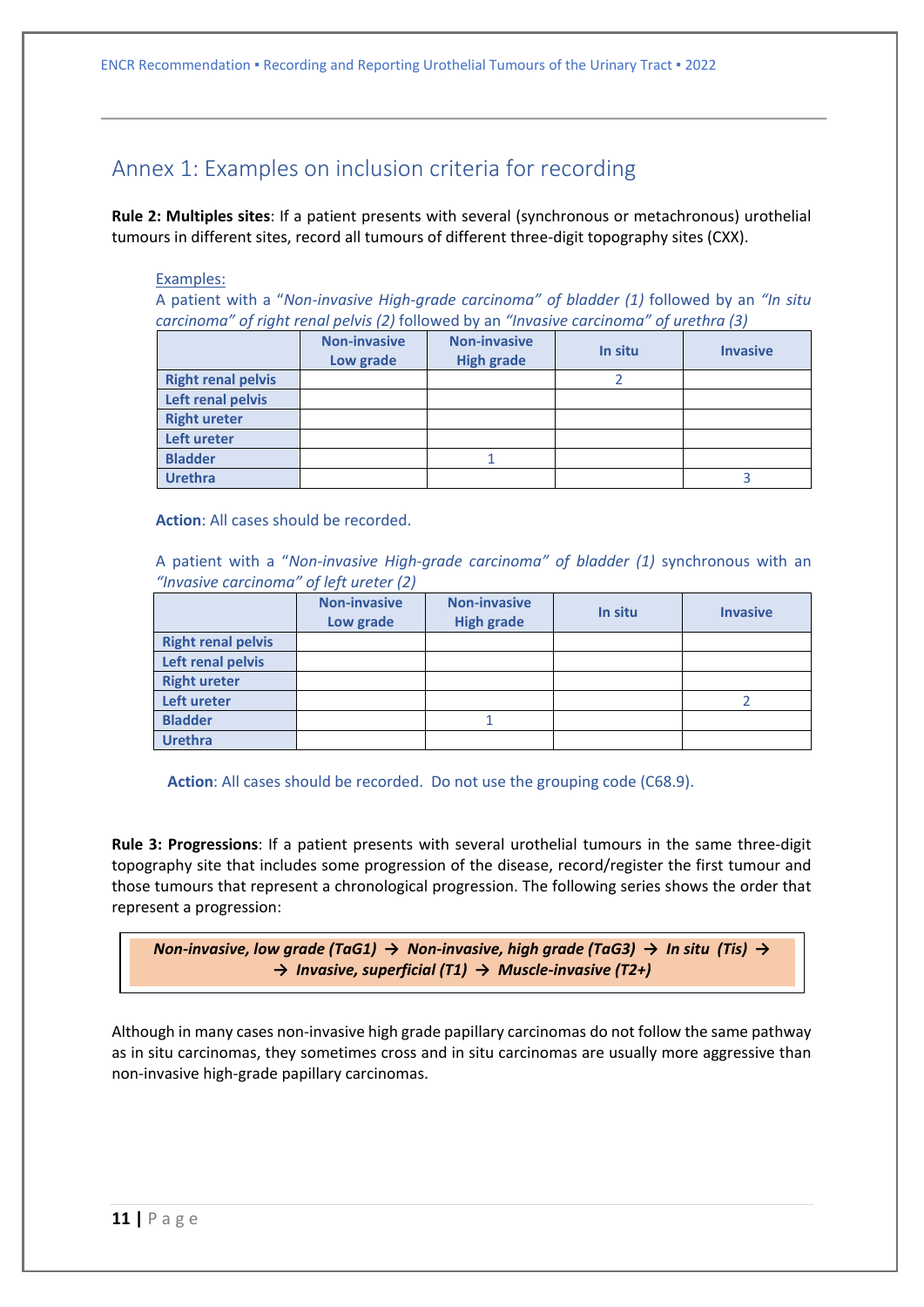#### Examples:

A patient with a "*Non-invasive high-grade carcinoma" of bladder (1)* followed by an *"Invasive carcinoma" of bladder (2)*

|                | Non-invasive<br>Low grade | <b>Non-invasive</b><br>High grade | In situ | <b>Invasive</b> |
|----------------|---------------------------|-----------------------------------|---------|-----------------|
| <b>Bladder</b> |                           |                                   |         |                 |

**Action**: All cases should be recorded.

A patient with a "*Non-invasive High-grade carcinoma" of bladder (1)* followed by an *"Invasive urothelial carcinoma" of bladder (2)* followed by an *"In situ carcinoma" of bladder (3)*

|                | <b>Non-invasive</b><br>Low grade | <b>Non-invasive</b><br><b>High grade</b> | In situ | <i><u><b>Invasive</b></u></i> |
|----------------|----------------------------------|------------------------------------------|---------|-------------------------------|
| <b>Bladder</b> |                                  |                                          |         |                               |

**Action**: Only the first and the second (progression) should be recorded. The third one (CIS) is not a progression of the second one (invasive carcinoma).

A patient with a "*Non-invasive high-grade carcinoma" of bladder (1)* followed by an *"In situ carcinoma" of bladder (2)* followed by an *"Invasive carcinoma" of bladder (3)*

|                | <b>Non-invasive</b><br>Low grade | <b>Non-invasive</b><br>High grade | In situ | <i><u><b>Invasive</b></u></i> |
|----------------|----------------------------------|-----------------------------------|---------|-------------------------------|
| <b>Bladder</b> |                                  |                                   |         |                               |

**Action**: All cases should be recorded because the second one is a progression of the first one and the third one is a progression of the second one.

A patient with a "*Non-invasive low-grade carcinoma" of bladder (1)* followed by a *"Non-invasive high-grade carcinoma" of bladder (2)*

|                | <b>Non-invasive</b><br>Low grade | <b>Non-invasive</b><br>High grade | In situ | <b>Invasive</b> |
|----------------|----------------------------------|-----------------------------------|---------|-----------------|
| <b>Bladder</b> |                                  |                                   |         |                 |

**Action**: All cases should be recorded because the second one is a progression of the first one.

A patient with a "*Non-invasive Low-grade carcinoma" of bladder (1)* followed by an *"In situ carcinoma" of right renal pelvis (2)* followed by an *"Non-Invasive High grade carcinoma" of right renal pelvis (3)* followed by an *"Invasive carcinoma" of bladder (4)* followed by a *"Non-Invasive high-grade carcinoma" of urethra (5)*

|                           | <b>Non-invasive</b><br>Low grade | <b>Non-invasive</b><br><b>High grade</b> | In situ | <b>Invasive</b> |
|---------------------------|----------------------------------|------------------------------------------|---------|-----------------|
| <b>Right renal pelvis</b> |                                  |                                          |         |                 |
| Left renal pelvis         |                                  |                                          |         |                 |
| <b>Right ureter</b>       |                                  |                                          |         |                 |
| Left ureter               |                                  |                                          |         |                 |
| <b>Bladder</b>            |                                  |                                          |         |                 |
| <b>Urethra</b>            |                                  |                                          |         |                 |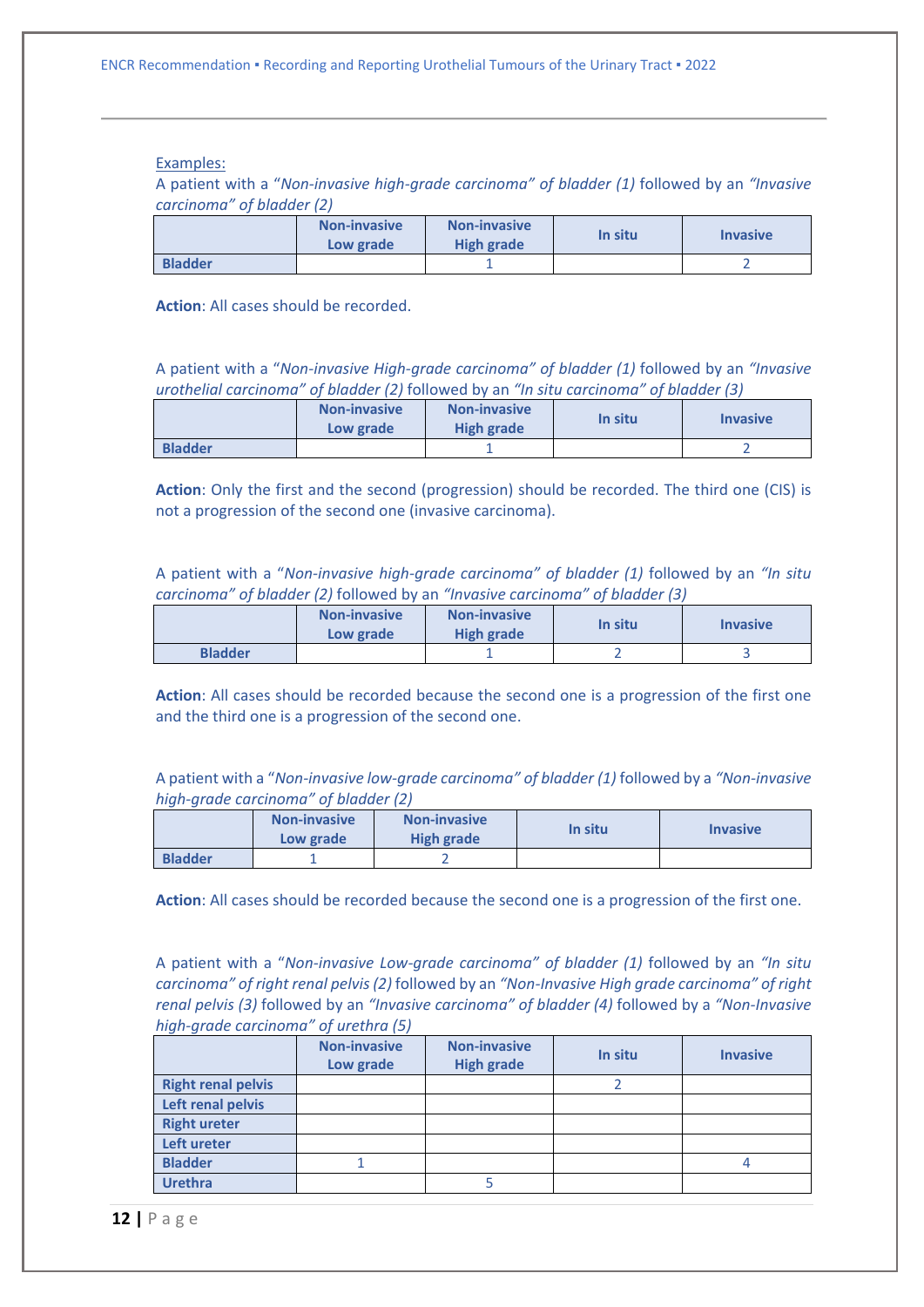### **Action**:

- o The first should be recorded.
- $\circ$  The second should be recorded because it has a different site than the first.
- $\circ$  The fourth should be recorded because it is a progression of the first
- o The fifth should be recorded because it has a different site than the first and the second.
- o The third should not be recorded because it is not a progression of the second.

**Rule 4: Recurrences**: If a patient presents with an urothelial tumour followed by one or several urothelial tumours of the same three-digit site that are recurrences (not progressions) (same or lower level of invasion and degree) of the disease, record/register only the first tumour and not the recurrences.

### Example:

A patient with an *"In situ carcinoma" of bladder (1) followed by a* "*Non-invasive high-grade carcinoma" of bladder (2)* followed by a *"Non-Invasive high-grade carcinoma" of bladder (3)*  followed by an *"In situ carcinoma" of bladder (4) and* followed by a *"Non-Invasive high-grade carcinoma" of bladder (5)*

|                | <b>Non-invasive</b><br>Low grade | <b>Non-invasive</b><br><b>High grade</b> | In situ | <b>Invasive</b> |
|----------------|----------------------------------|------------------------------------------|---------|-----------------|
| <b>Bladder</b> |                                  |                                          |         |                 |

**Action:** Only the first should be recorded. All other are recurrences, no progressions.

**Rule 5: Synchronous tumours of the same site**: If a patient presents with two or more urothelial tumours in a same three-digit site in a short period of time **(**≤**4 months –i.e. synchronous–)**, register only the most aggressive of them (with its histological type, behaviour and grade) **but with the date of diagnosis of the first one.**

### Examples:

A patient with a "*Non-invasive low-grade carcinoma" of bladder NOS (1)* followed by a synchronous *"Invasive carcinoma" of bladder NOS (2).*

|                | <b>Non-invasive</b><br>Low grade | <b>Non-invasive</b><br><b>High grade</b> | In situ | <b>Invasive</b>                                                        |
|----------------|----------------------------------|------------------------------------------|---------|------------------------------------------------------------------------|
| <b>Bladder</b> |                                  |                                          |         | (with the date of<br>the "Non-invasive<br>Low-grade<br>carcinoma" -1-) |

**Action:** Record the invasive carcinoma with the date of the non-invasive low-grade carcinoma.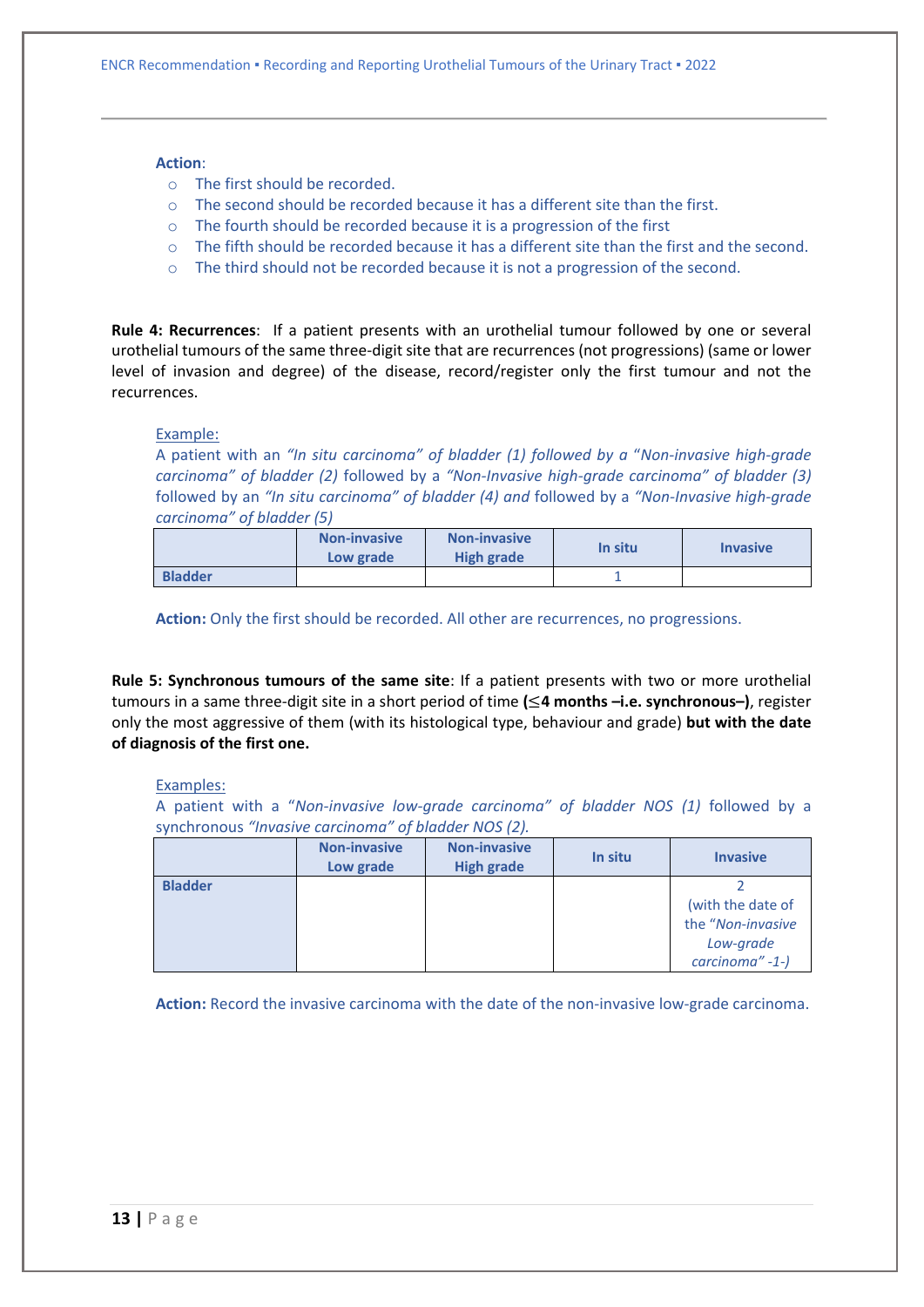A patient with an "*Invasive urothelial carcinoma" of anterior wall bladder (C67.3) (1)* followed by a synchronous *"Invasive urothelial carcinoma" of bladder dome (C67.1) (2).*

|                | <b>Non-invasive</b><br>Low grade | <b>Non-invasive</b><br><b>High grade</b> | In situ | <b>Invasive</b>                                                 |
|----------------|----------------------------------|------------------------------------------|---------|-----------------------------------------------------------------|
| <b>Bladder</b> |                                  |                                          |         | (with the date of<br>the "First-<br>invasive<br>carcinoma" -1-) |

**Action:** Record as an invasive urothelial carcinoma with the date of the first invasive carcinoma and with the code C67.8 (Overlapping lesion of bladder).

**Rule 7: Synchronous tumours of different site:** If a patient presents with two or more urothelial tumours in different three-digit sites in a short period of time  $(\leq 4$  months – i.e. synchronous–), register each tumour separately, each one with its corresponding date of diagnosis (**do not use grouping code C68.9**) (see the second example of the Rule 2).

**Rule 8: Bilateral tumours**: If a patient presents with several (synchronous or metachronous) urothelial tumours in the both sides of the same paired organ (e.g. right and left pelvis or right and left ureter), record the first tumour of each side of each site (CXX) and the corresponding progressions, if any.

#### Example:

A patient with a "*Non-invasive Low-grade carcinoma" of left ureter (1a)* with a synchronous *"Invasive carcinoma" of right ureter (1b)* followed by an *"In situ carcinoma" of left ureter (2)*  followed by a *"Non-Invasive high-grade carcinoma" of right ureter (3).*

|                     | <b>Non-invasive</b><br>Low grade | <b>Non-invasive</b><br>High grade | In situ | <b>Invasive</b> |
|---------------------|----------------------------------|-----------------------------------|---------|-----------------|
| Left ureter         | 1a                               |                                   |         |                 |
| <b>Right ureter</b> |                                  |                                   |         | 1b              |

**Action:** Record tumours 1a, 1b and 2. Tumours 1a and 1b are synchronous and they appeared in two different ureters. The tumour 2 must be recorded because it is a progression of tumour 1a. The third tumour should not be recorded because it represents a simple recurrence of the tumour 1b.

**Rule 9: Mixed situations of multiplicity, progressions and synchronicity/metachronicity**: If a patient presents with a mixed combination of multiple synchronous and metachronous urothelial tumours in the same and/or different three-digit topographical sites, record/register them according to rules 2 to 8.

#### Example:

A patient with a "*Non-invasive low-grade carcinoma" of bladder (1)* followed by a synchronous *"Invasive carcinoma" of bladder (2)* followed by an *"In situ carcinoma" of right renal pelvis (3)*  followed by a "Non-Invasive high-grade carcinoma" of right renal pelvis (4) followed by an *"Invasive carcinoma" of bladder (5).*

| <b>Non-invasive</b> | <b>Non-invasive</b> | In situ | <i><b>Invasive</b></i> |
|---------------------|---------------------|---------|------------------------|
|                     |                     |         |                        |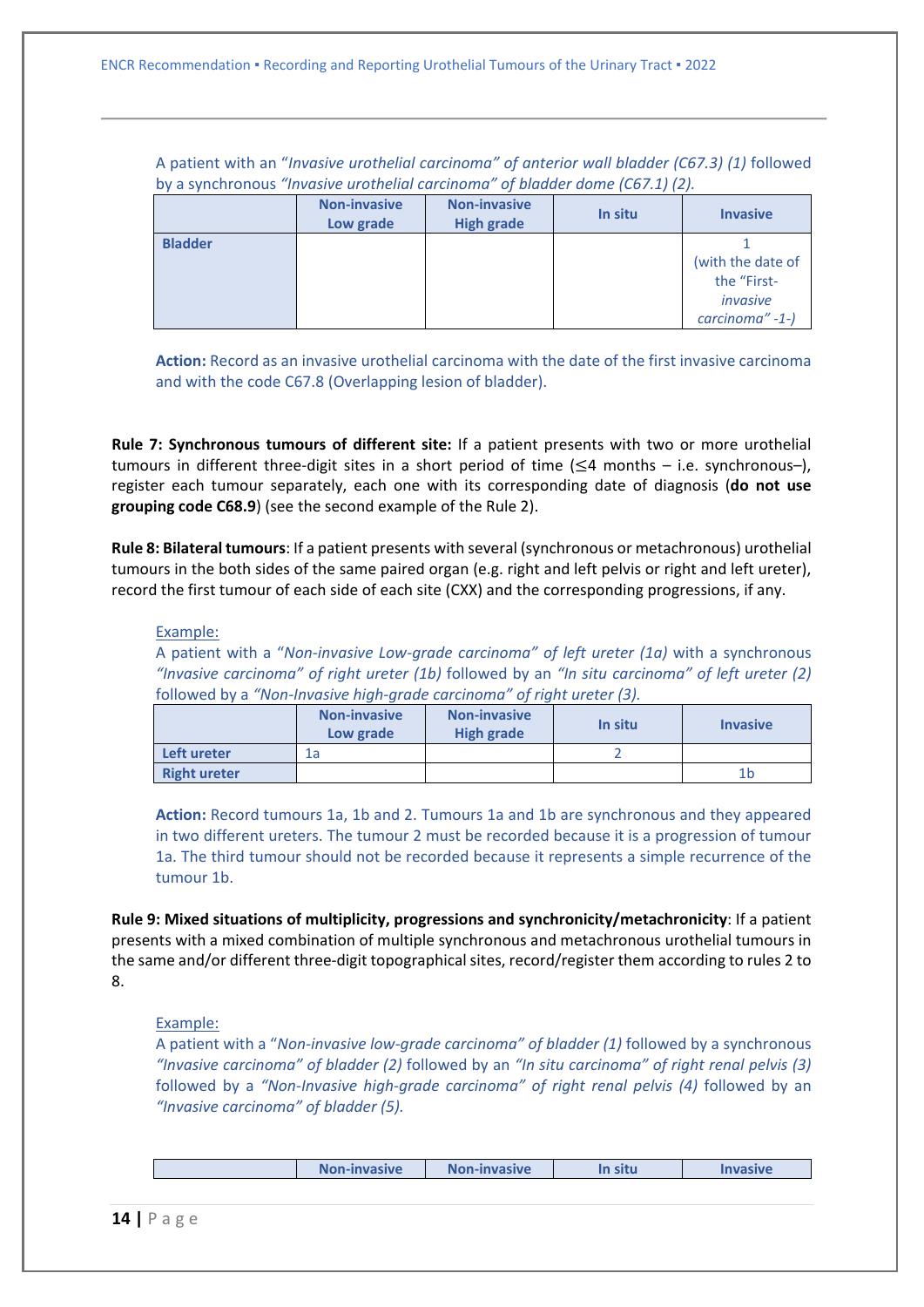|                           | Low grade | <b>High grade</b> |                   |
|---------------------------|-----------|-------------------|-------------------|
| <b>Right renal pelvis</b> |           |                   |                   |
| <b>Bladder</b>            |           |                   |                   |
|                           |           |                   | (with the date of |
|                           |           |                   | the "Non-         |
|                           |           |                   | invasive Low-     |
|                           |           |                   | grade             |
|                           |           |                   | carcinoma" -1-)   |

**Action:** Tumour 1 and tumour 2 are synchronous at the same site but only the invasive should be recorded (with the date of diagnosis of the first tumour). Record tumour 3 because it appeared in a different site. Do not register tumour 4 (recurrence of tumour 3) or tumour 5 (recurrence of tumour 2).

**Rule 10: First tumour occurring outside the area of registration**: If a patient resident in the coverage area of the registry has been previously diagnosed with one or several urothelial tumours whilst resident outside the registration area, record all of the tumours according to rules 2 to 8. Since a patient can move from one residence to another, place of residence should be related to the tumours and not to the patient.

Note that only incident (first) tumours occurring inside the area registration will potentially be counted in the incidence according to the objective pursued. The registries should therefore have the possibility to flag tumours that occurred outside the incident area of registration.

#### Examples:

A patient with a "*Non-Invasive high-grade carcinoma" of bladder (1)* **diagnosed outside the area of registration** followed by an *"In situ carcinoma" of left renal pelvis (2)* and an *"Invasive carcinoma" of bladder (3),* both of them **diagnosed within the area of registration**.

|                   | <b>Non-invasive</b><br>Low grade | <b>Non-invasive</b><br><b>High grade</b> | In situ | <b>Invasive</b> |
|-------------------|----------------------------------|------------------------------------------|---------|-----------------|
| Left renal pelvis |                                  |                                          |         |                 |
| <b>Bladder</b>    |                                  |                                          |         |                 |

**Action:** Record tumour 1 to know that the first tumour of this patient was diagnosed when the patient was not yet resident in the registration area. Record tumour 2 (it appeared in another site) and tumour 3 (it represents a progression of tumour 1).

A patient with an *"Invasive carcinoma" of bladder (1)* **diagnosed outside the area of registration** followed by an *"In situ carcinoma" of right renal pelvis (2)* and a *"Non-invasive high grade carcinoma" of bladder (3),* both of them **diagnosed within the area of registration**.

|                           | <b>Non-invasive</b><br>Low grade | <b>Non-invasive</b><br><b>High grade</b> | In situ | <b>Invasive</b> |
|---------------------------|----------------------------------|------------------------------------------|---------|-----------------|
| <b>Right renal pelvis</b> |                                  |                                          |         |                 |
| <b>Bladder</b>            |                                  |                                          |         |                 |

**Action:** Record tumour 1 to know that the first tumour of this patient was diagnosed when the patient was not yet resident in the registration area and tumour 2 (it appeared at another site). Do not record tumour 3 (it is a recurrence of tumour (1).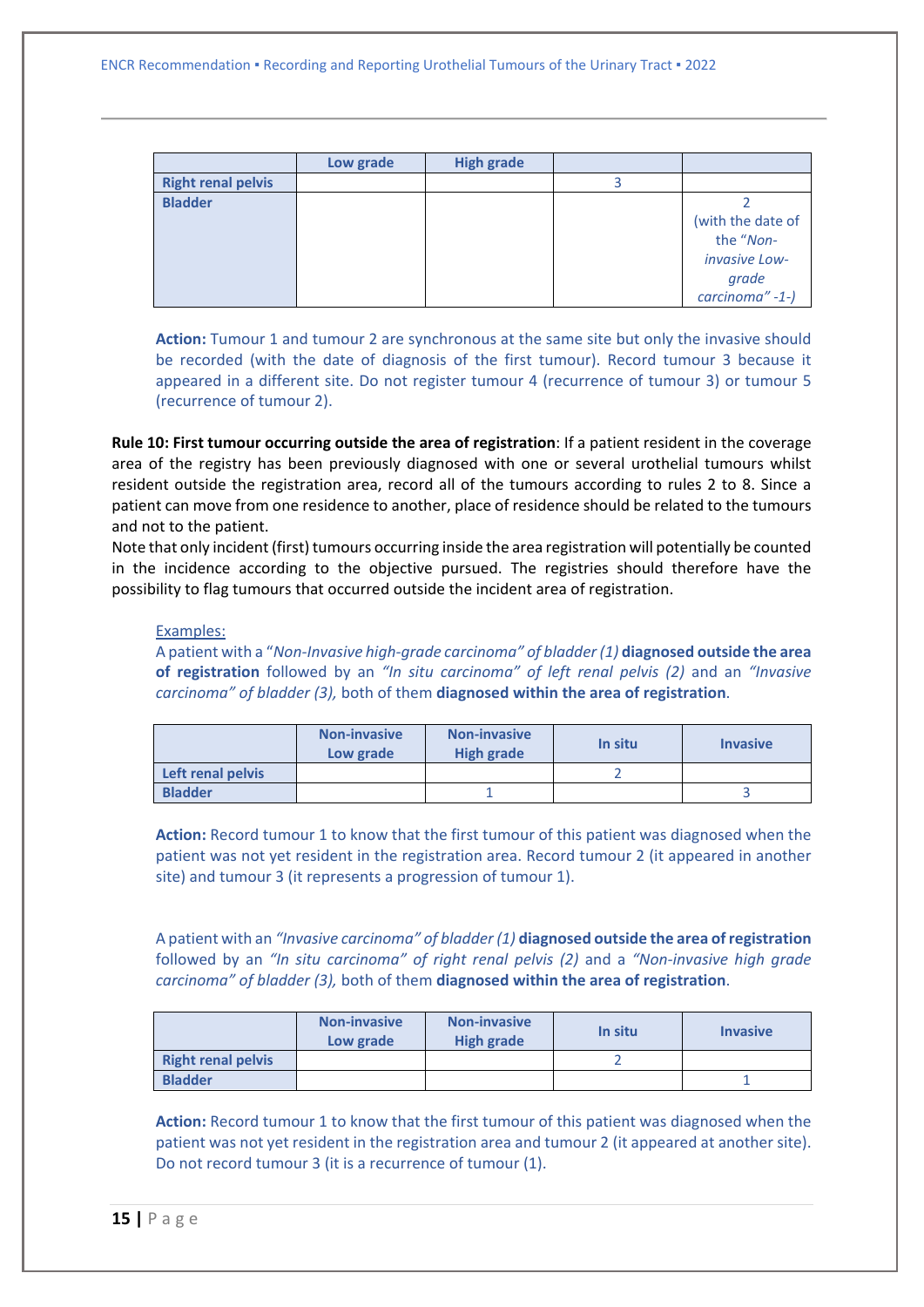**Rule 11: First tumour occurring before the operation period of the registry**: If a patient resident in the coverage area of the registry has been diagnosed with one or several urothelial tumours before the operation period of the registry, record all of their tumours (both the ones diagnosed before and the ones diagnosed after the registry started operating) according to rules 2 to 8.

Note that only incident (first) tumours occurring after the operation period of the registry will potentially be counted in the incidence according to the objective pursued. The registries should therefore have the possibility to flag tumours that occurred before the operation period of the registry.

### Example:

A patient with a *"Non-Invasive high-grade carcinoma" of bladder (1)* **diagnosed before the operation period of the registry** followed by an *"In situ carcinoma" of left renal pelvis (2)* and an *"Invasive carcinoma" of bladder (3),* both of them **diagnosed within the operating period of the registry**.

|                   | <b>Non-invasive</b><br>Low grade | <b>Non-invasive</b><br>High grade | In situ | <b>Invasive</b> |
|-------------------|----------------------------------|-----------------------------------|---------|-----------------|
| Left renal pelvis |                                  |                                   |         |                 |
| <b>Bladder</b>    |                                  |                                   |         |                 |

**Action:** Record tumour 1 to know that the first tumour of this patient was diagnosed before the operation period of the registry. Record also tumour 2 (it appeared at another site) and tumour 3 (it is a progression of tumour 1).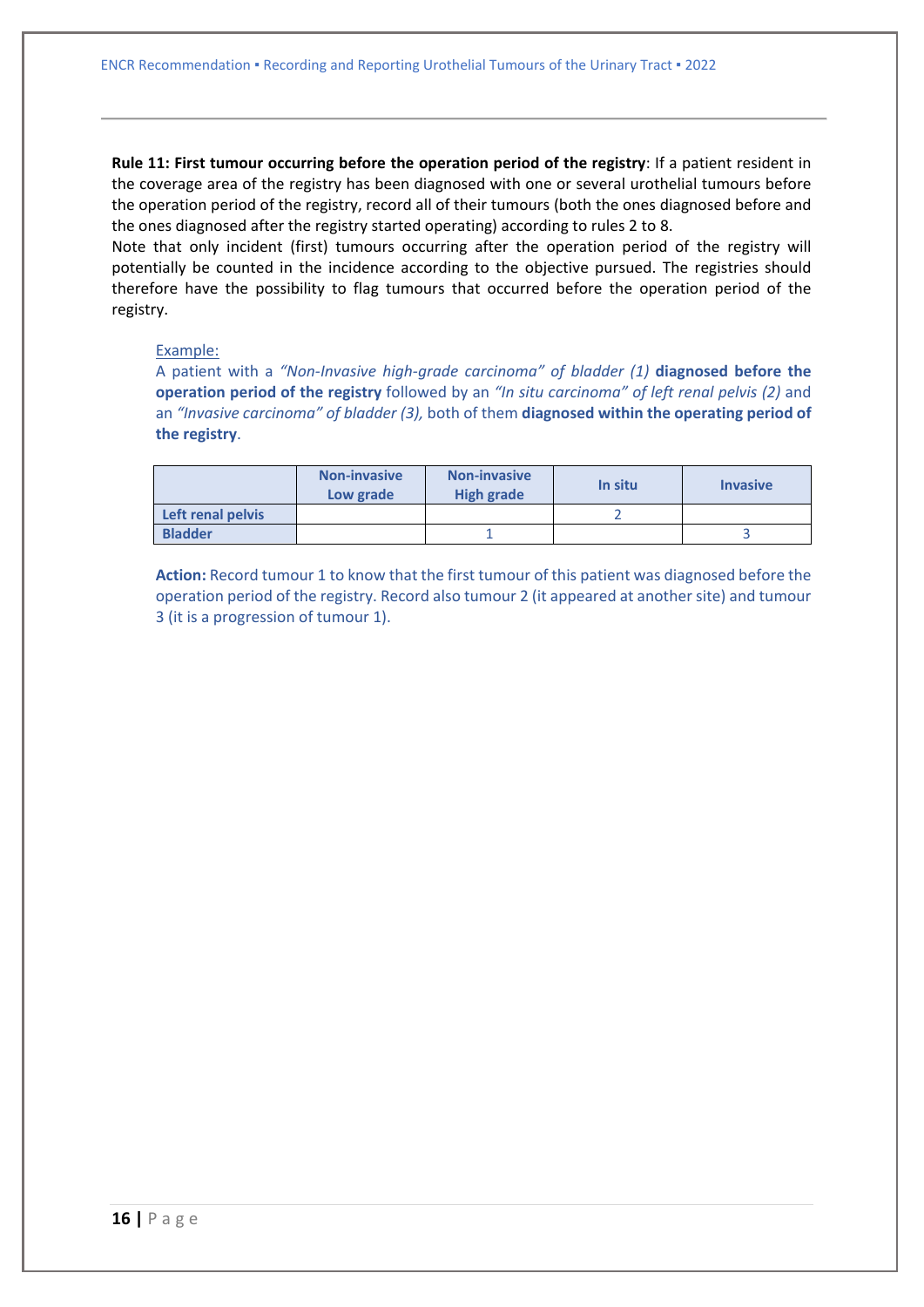### <span id="page-16-0"></span>Annex 2: Comments

This annex contains a brief commentary on the current state of knowledge of three controversial topics and provides justification for the criteria used within these recommendations.

### **Grade of the invasive urothelial tumours.**

The overwhelming majority of invasive urothelial carcinomas are high grade  $(1)$ . However, some variants (large nested variant of urothelial carcinoma) may present a "pseudo-benign" (deceptively bland) appearance, but this appearance is misleading, since this form has a poor outcome  $(5, 6, 7)$ . On this basis, all invasive urothelial tumours should be recorded as 'Grade 3'.

### **Paris System reporting for urine cytology** (8,9,10,11)

Diagnostic categories of the Paris System:

- 1. Non-diagnostic/Unsatisfactory
- 2. Negative for high-grade urothelial carcinoma (NHGUC)
- 3. Atypical urothelial cells (AUC)
- **4. Suspicious for high-grade urothelial carcinoma (SHGUC)**
- **5. High-grade urothelial carcinoma (HGUC)**
- 6. Low-grade urothelial neoplasm (LGUN)
- 7. Other: primary and secondary malignancies and miscellaneous lesion.

Categories 4 and 5 should be considered as high-grade urothelial carcinomas.

**Behaviour of high-grade tumours diagnosed by cytology only:** In tumours diagnosed by cytological examination only, a consensus has been agreed upon for high-grade urothelial carcinoma to be coded as Behaviour '2' although it was acknowledged there is a limited evidence base to support either this or coding to behaviour code '3'.

### **Neuroendocrine tumours.**

**Neuroendocrine carcinoma:** The term should be used in all tumours with small or large cell neuroendocrine histology in any proportion of the tumour  $(^{12})$ . Code:

- − **8041** (small cell neuroendocrine carcinoma)
- − **8013** (large cell neuroendocrine carcinoma)
- − **8045** (small and large cell carcinoma)
- − **8240** (neuroendocrine carcinoma well-differentiated or low-grade)
- − **8249** (neuroendocrine carcinoma moderately-differentiated or high grade)
- − **8246** (neuroendocrine carcinoma, NOS).

Recording the histological tumour type using the 2016 WHO classification is a required element as this parameter is often of prognostic and therapeutic significance. A tumour is classified as an urothelial carcinoma if there is any urothelial differentiation [including associated urothelial carcinoma in situ (CIS)] with any other types present reported with an estimated percentage. Thus, a carcinoma showing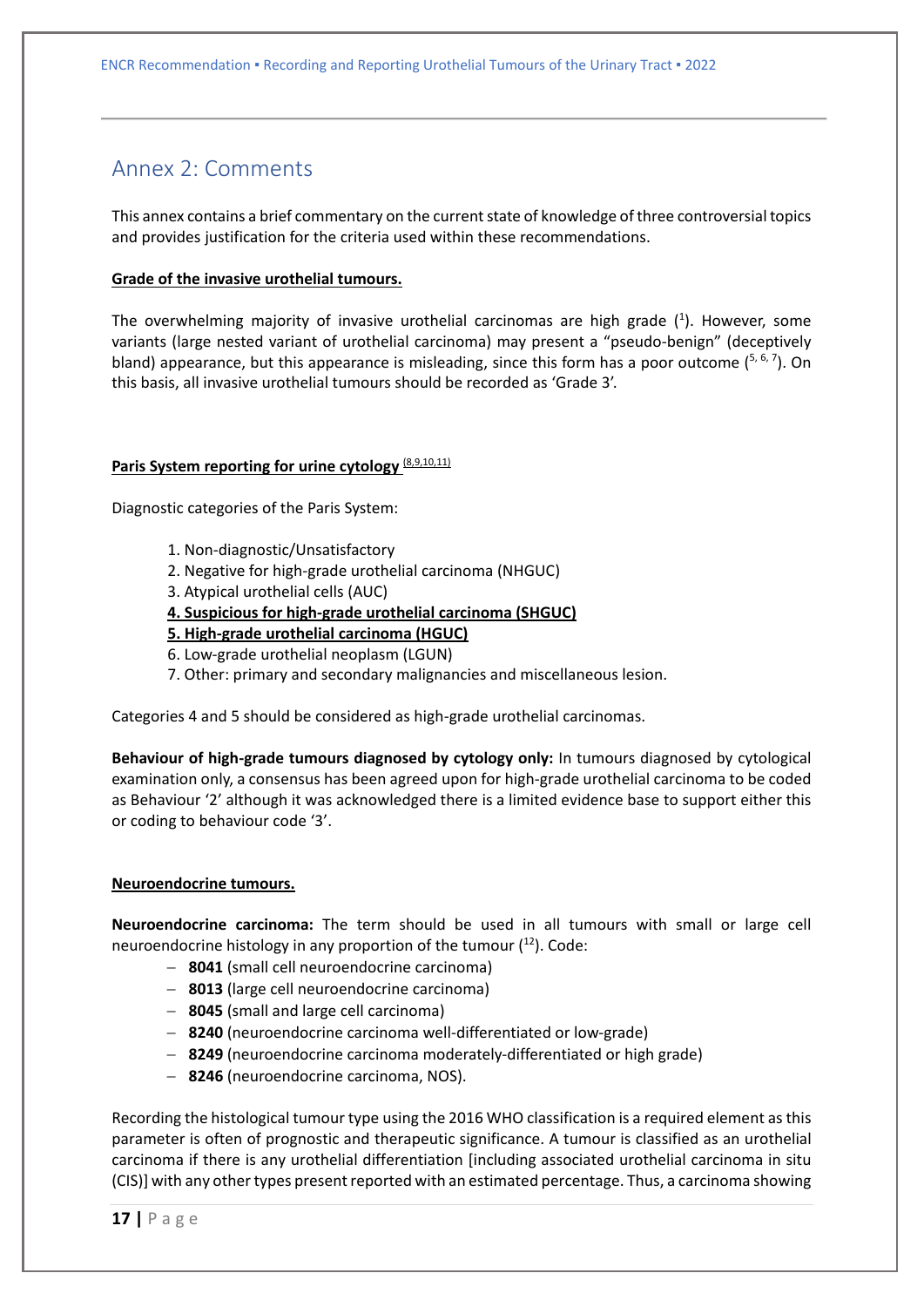20% urothelial differentiation and 80% glandular differentiation would be reported under the histological tumour type "Urothelial carcinoma". **An exception to this rule is for cases with any amount of neuroendocrine component** (small cell neuroendocrine carcinoma or large cell neuroendocrine carcinoma) **where classification is now in the neuroendocrine tumour category**. Thus, a mixed tumour with 30% small cell neuroendocrine carcinoma and 70% urothelial carcinoma would be reported under the histological tumour type as neuroendocrine tumour (small cell neuroendocrine carcinoma). This is a controversial issue as reflected by the different approaches recommended by WHO 2016 in chapters on the neuroendocrine tumours and urothelial carcinoma variants. ICCR recommends the latter approach but recognises that the percentage of the neuroendocrine component could inform patient management, particularly with newer treatment modalities such as immunotherapy.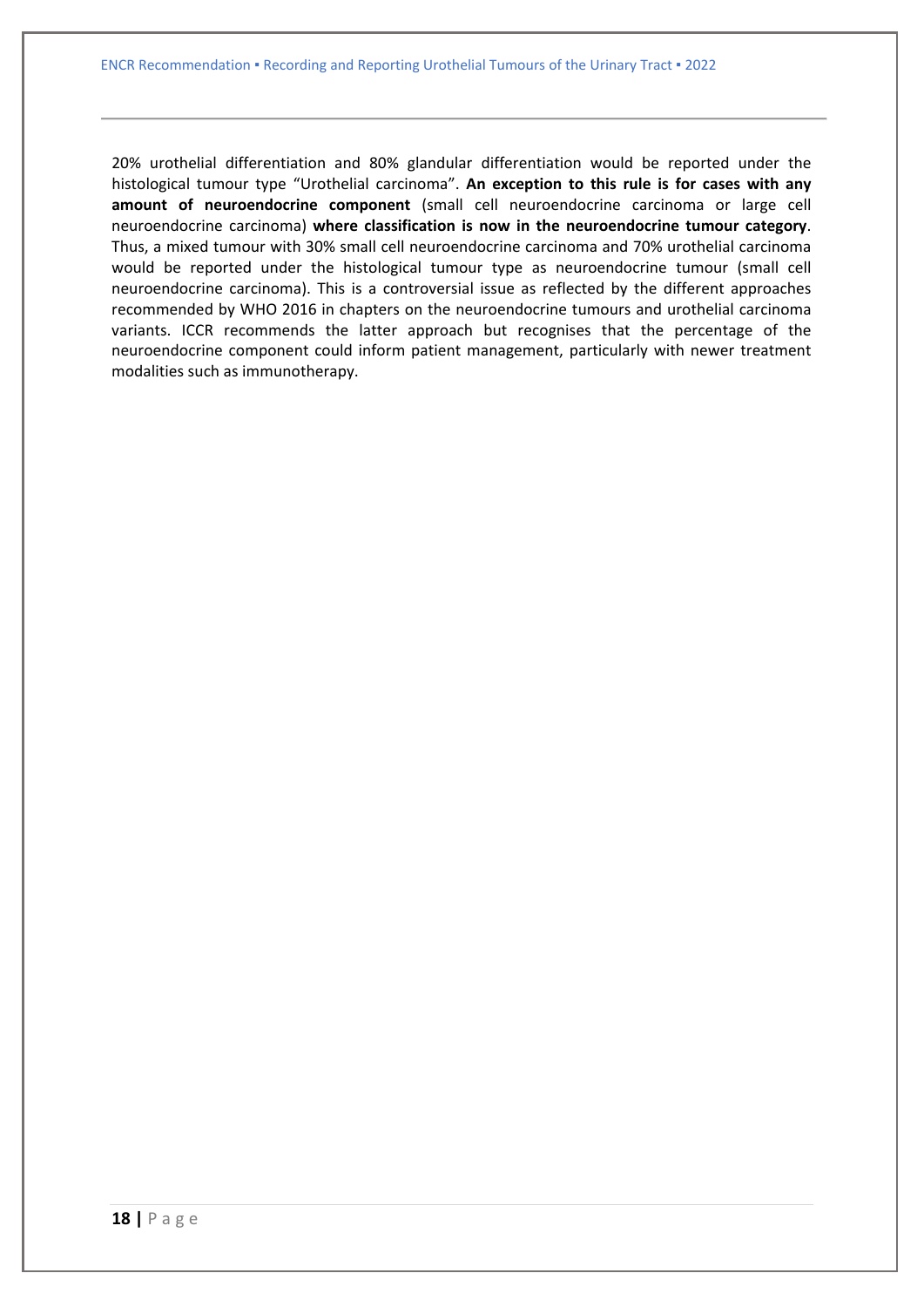### <span id="page-18-0"></span>Annex 3: References

- 1. Moch H, Humphrey PA, Ulbright TM, Reuter VE, eds. WHO Classification of Tumours of the Urinary System and Male Genital Organs. 4th ed. Lyon, France: IARC Press; 2016. World Health Organization Classification of Tumours; vol 8.
- 2. Park S, Reuter VE & Hansel DE Non-urothelial carcinomas of the bladder Histopathology 2019, 74, 97–111.
- 3. Humphrey PA et al. The 2016 WHO Classification of Tumours of the Urinary System and Male Genital Organs—Part B: Prostate and Bladder Tumours. Eur Urol. 2016 Jul;70(1):106-119.
- 4. Magers M J, Lopez-Beltran A, Montironi R et al Staging of bladder cancer Histopathology 2019, 74, 112–134.
- 5. Amin MB, Smith SC, Reuter VE, et al. Update for the practicing pathologist: The International Consultation on Urologic Disease-European association of urology consultation on bladder cancer. Mod Pathol. 2015;28(5):612-30.
- 6. Lopez-Beltran A, Henriques V, Montironi R, et al. Variants and new entities of bladder cancer. Histopathology 2019, 74, 77–96.
- 7. McKenney JK. Precursor lesions of the urinary bladder. Histopathology 2019, 74, 68–76.
- 8. Barkan GA, Wojcik EM, Nayar R, et al. The Paris system for reporting urinary cytology. Adv Anat Pathol 2016; 23: 193e201.
- 9. VandenBussche CJ. A review of the Paris system for reporting urinary cytology. Cytopathology 2016; 27: 153e6.
- 10. Rosenthal DL, Wojcik EM, Kurtycz DFI. The Paris system for reporting urinary cytology. Switzerland: Springer International Publishing, 2015.
- 11. Owens CL, VandenBussche CJ, Burroughs FH, Rosenthal DL. A review of reporting systems and terminology for urine cytology. Cancer Cytopathol 2013; 121: 9e14.
- 12. Varma M, Srigley JR, Brimo F, Compérat E, Delahunt B, Koch M, Lopez-Beltran A, Reuter V, Samaratunga H, Shanks JH, Tsuzuki T, van der Kwast T, Webster F, Grignon D. Dataset for the reporting of urinary tract carcinoma-biopsy and transuretharl resection specimen: recommendations from the International Collaboration on Cancer Reporting (ICCR). Modern Pathology 2019 Nov 4. doi: 10.1038/s41379-019-0403-9.